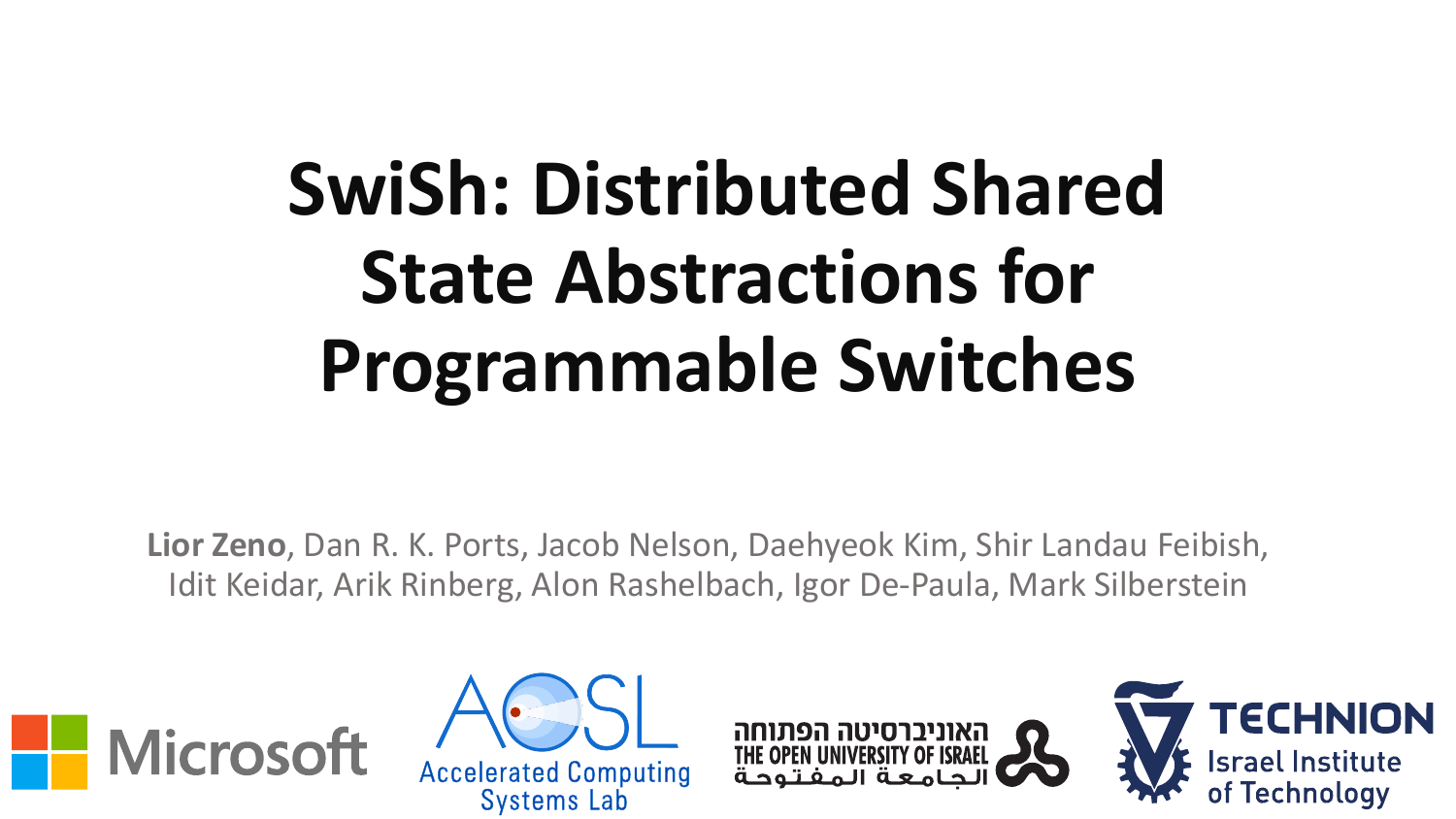### **Stateful Packet Processing**

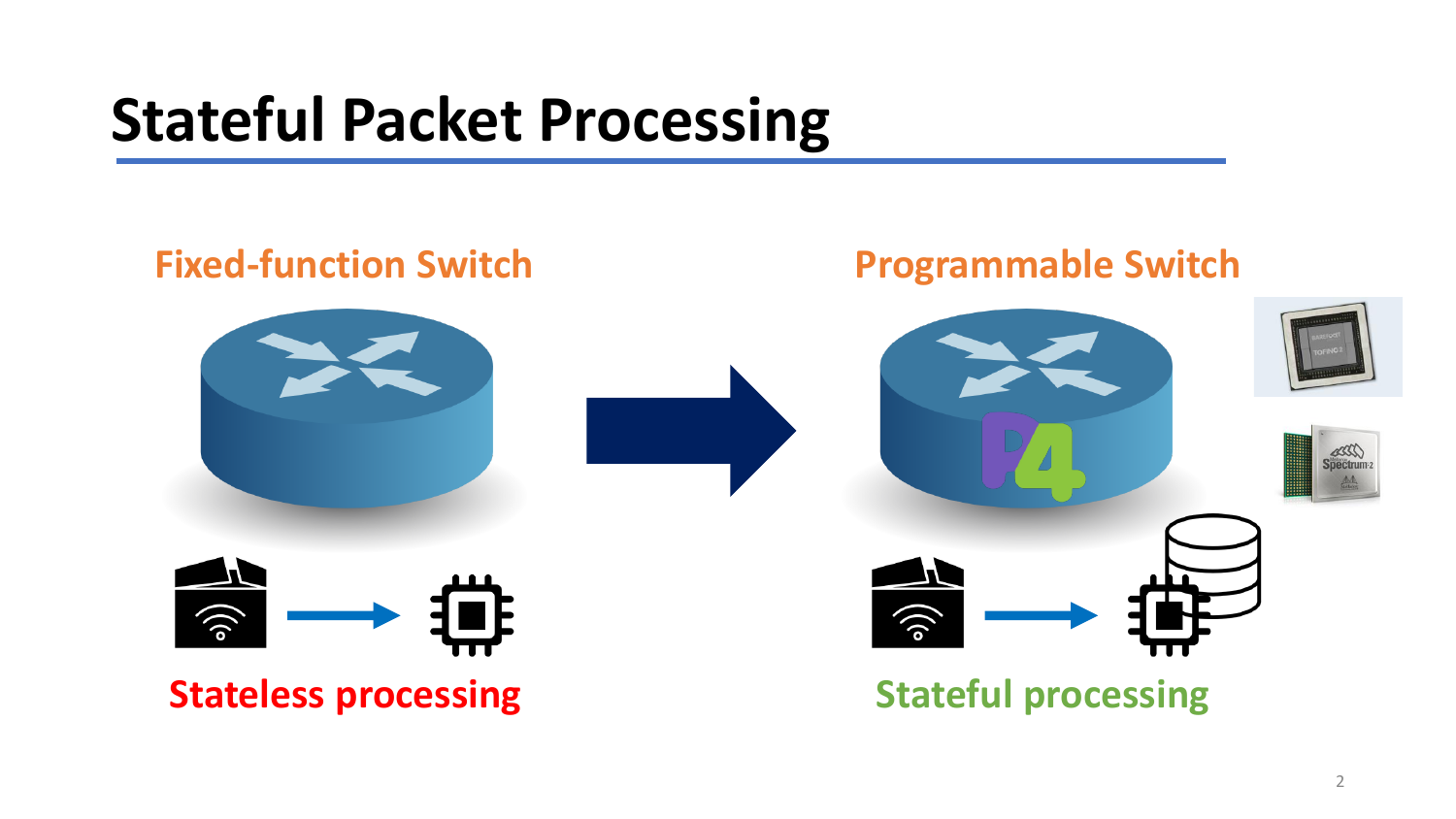### **Current Trend: In-Switch Acceleration**



#### **Designed for a single-switch**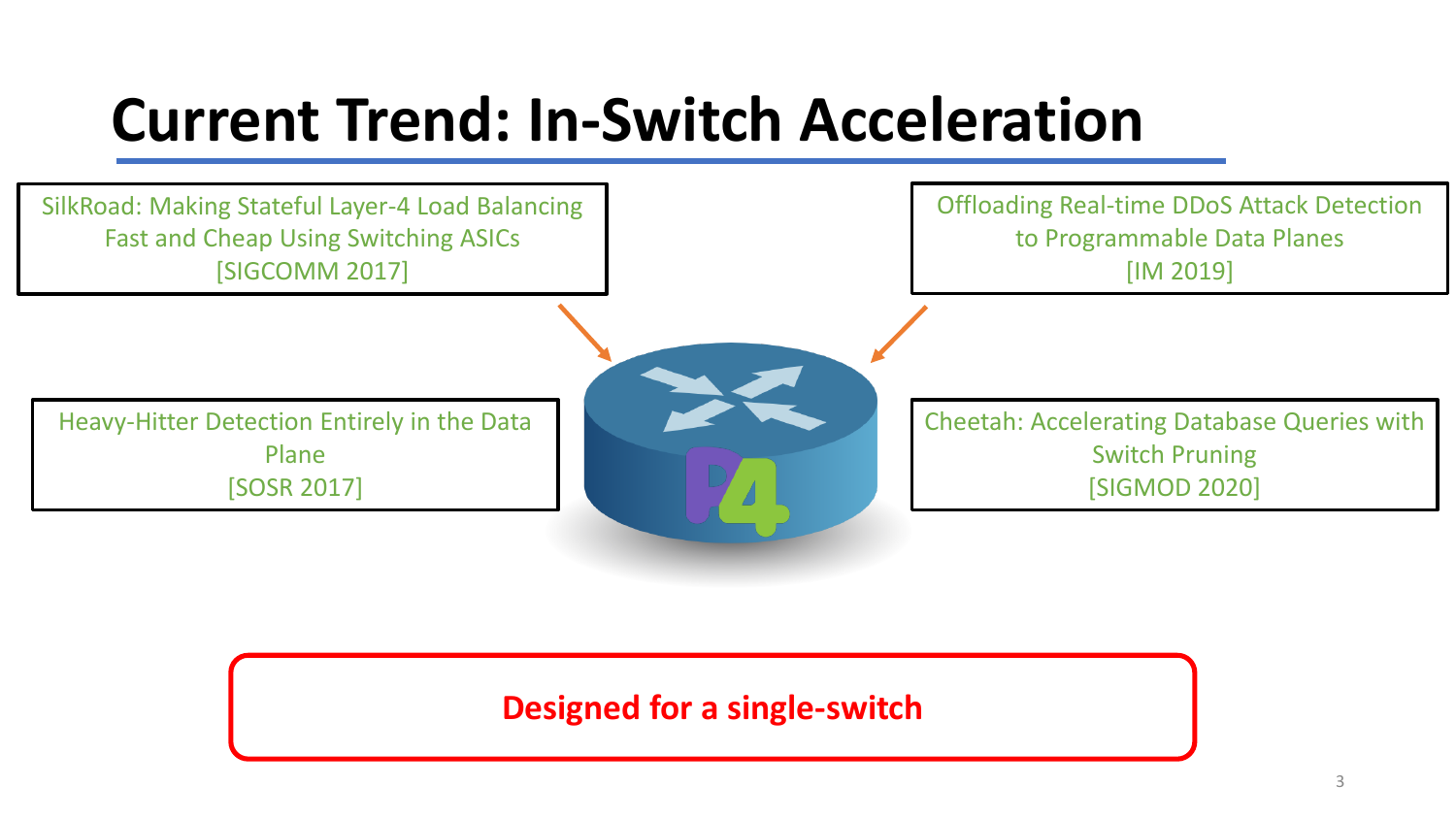# **The Case for Many-Switch Designs**



**Not all information is available on all switches**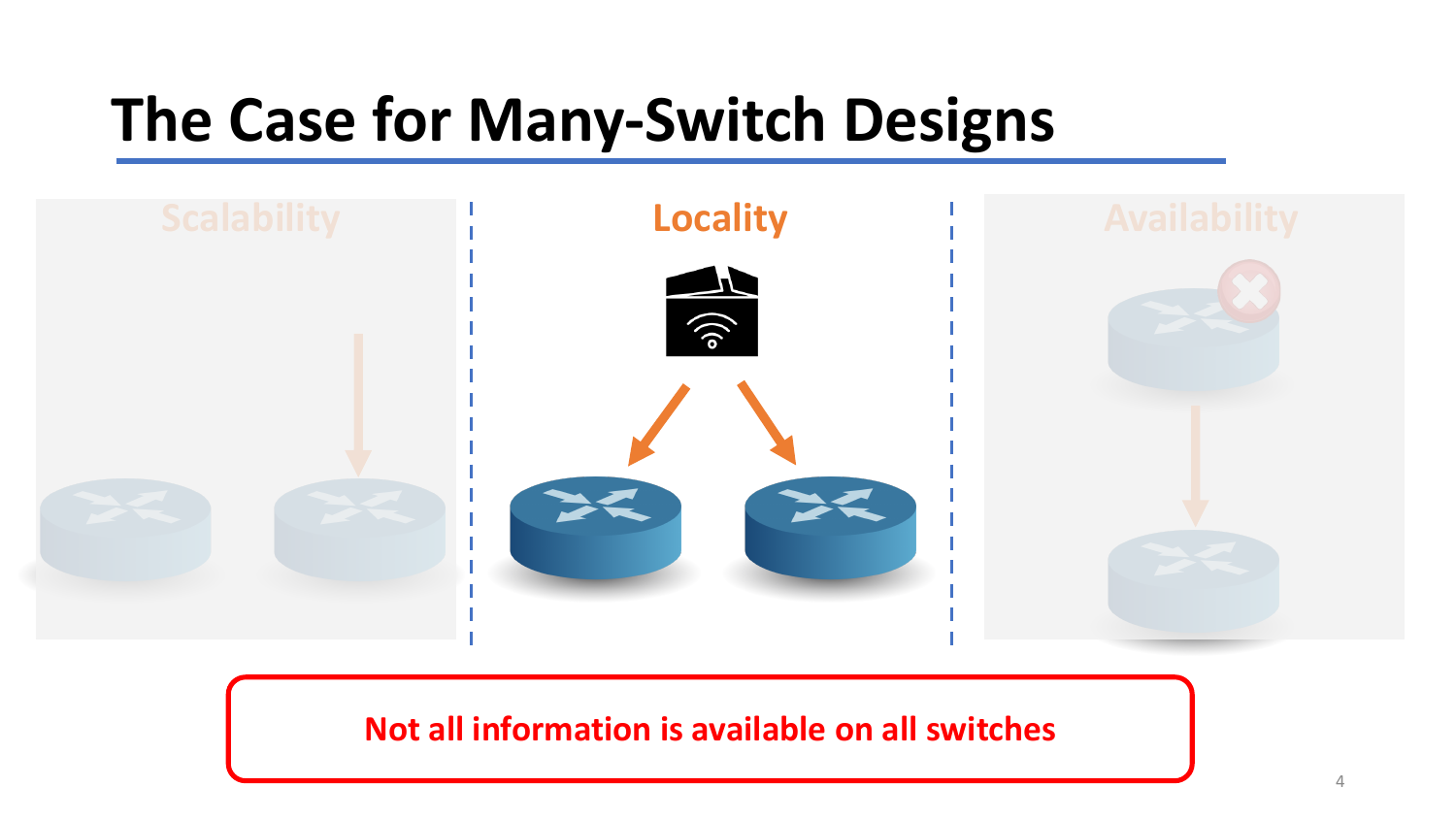# **Example: Reactive Applications (DDoS detector)**

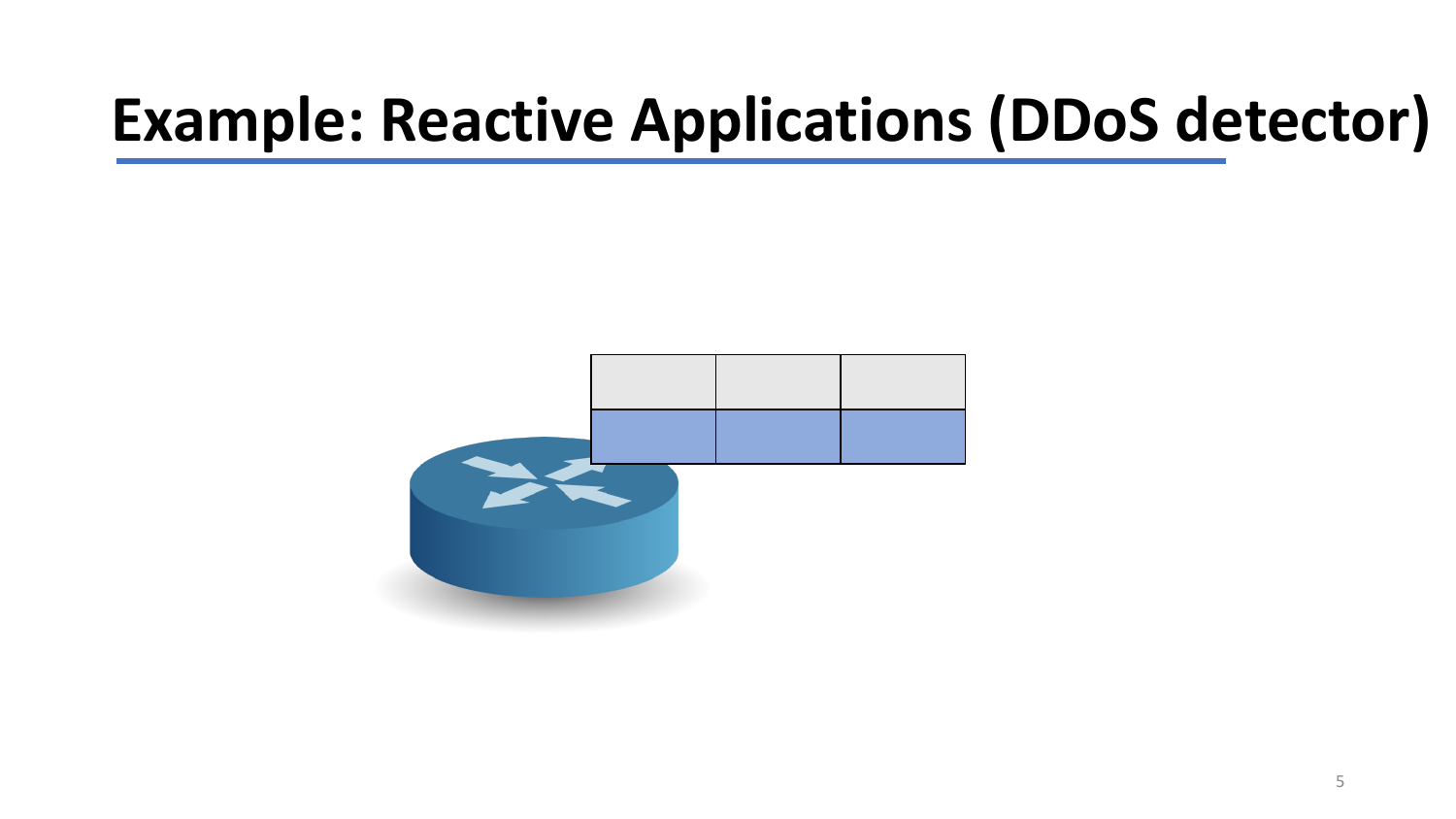# **Example: Reactive Applications (DDoS detector)**

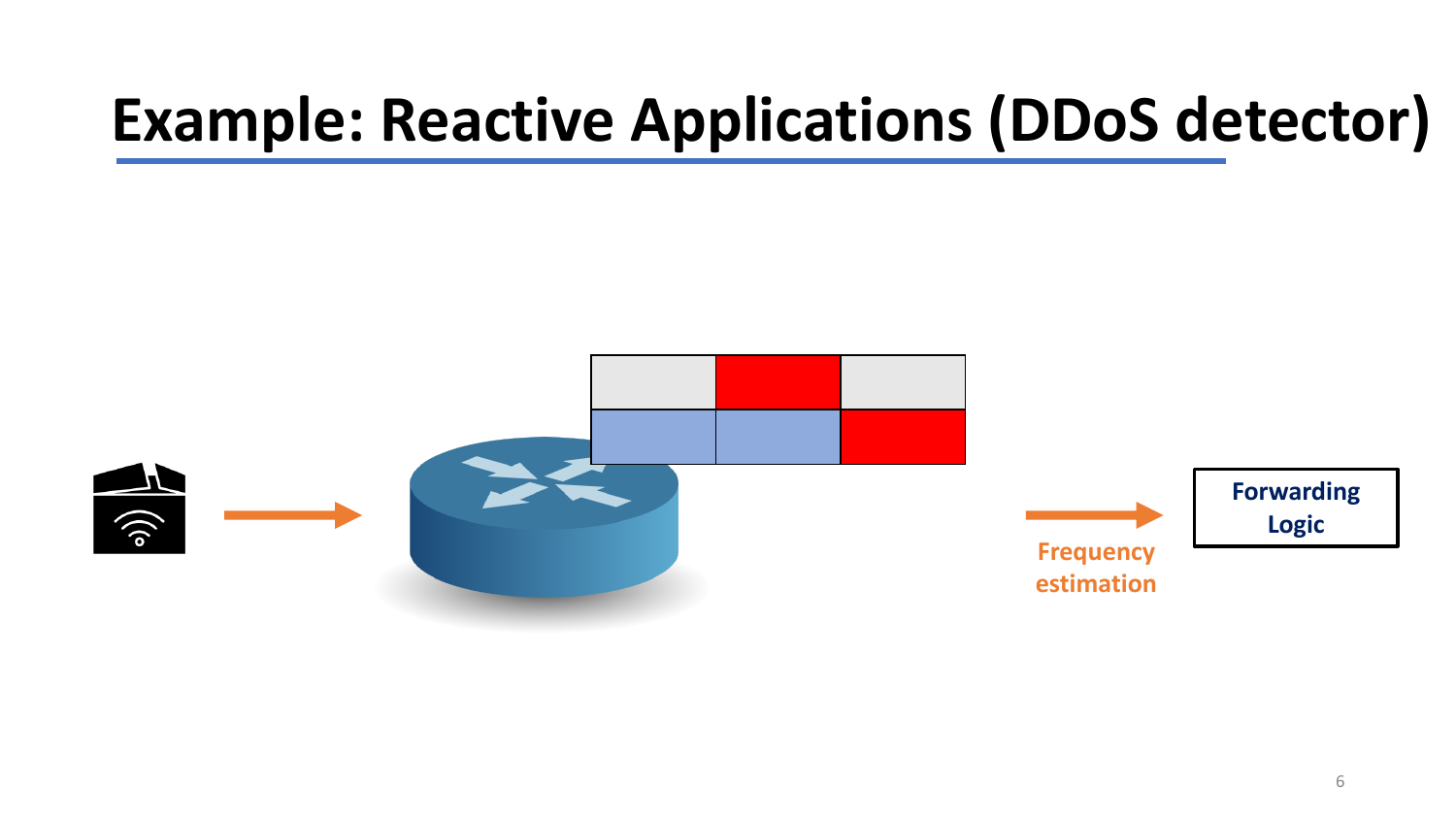# **Challenge: Network-Wide DDoS Detector**

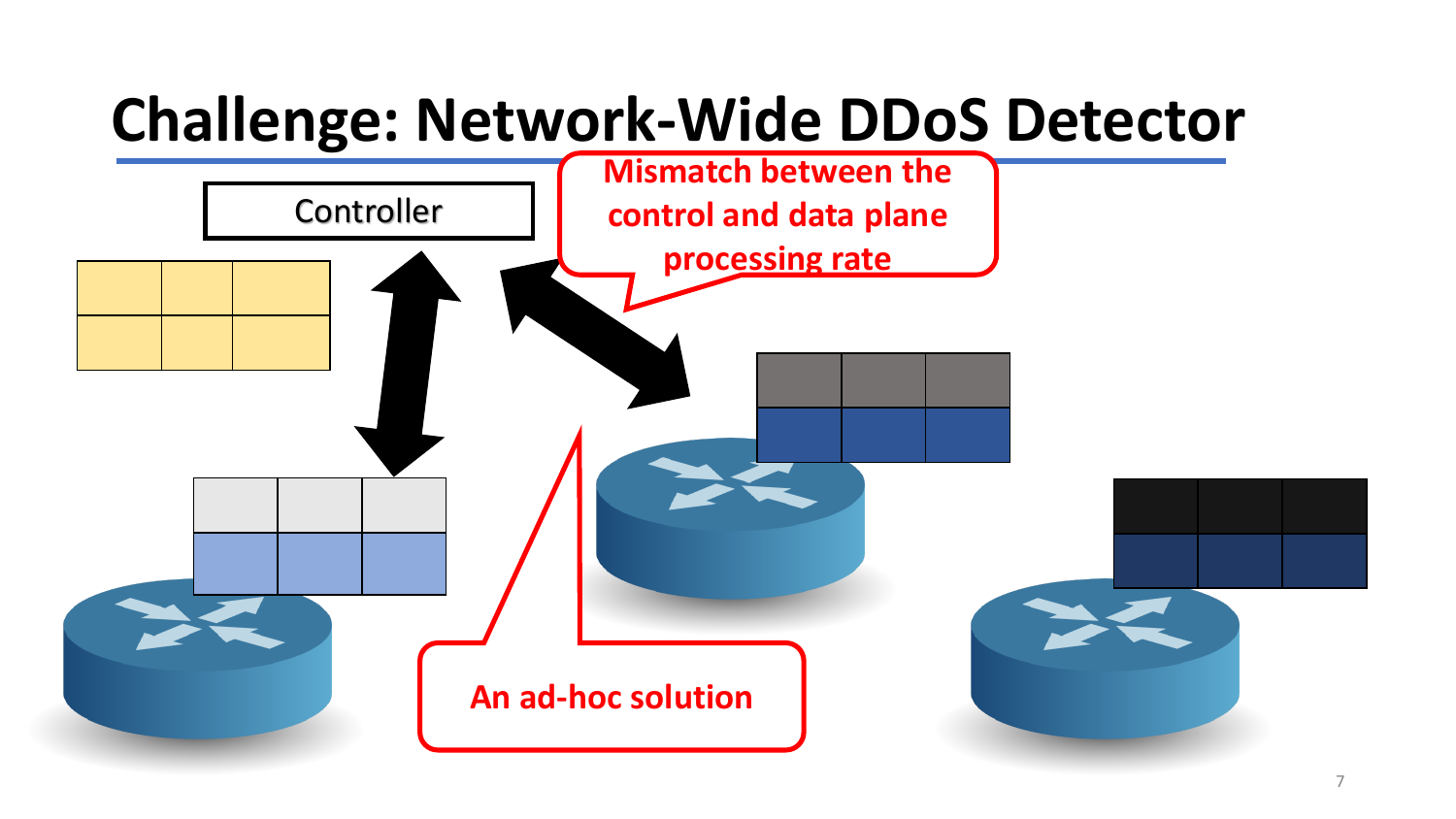### **Our Work: Data Plane Replication**

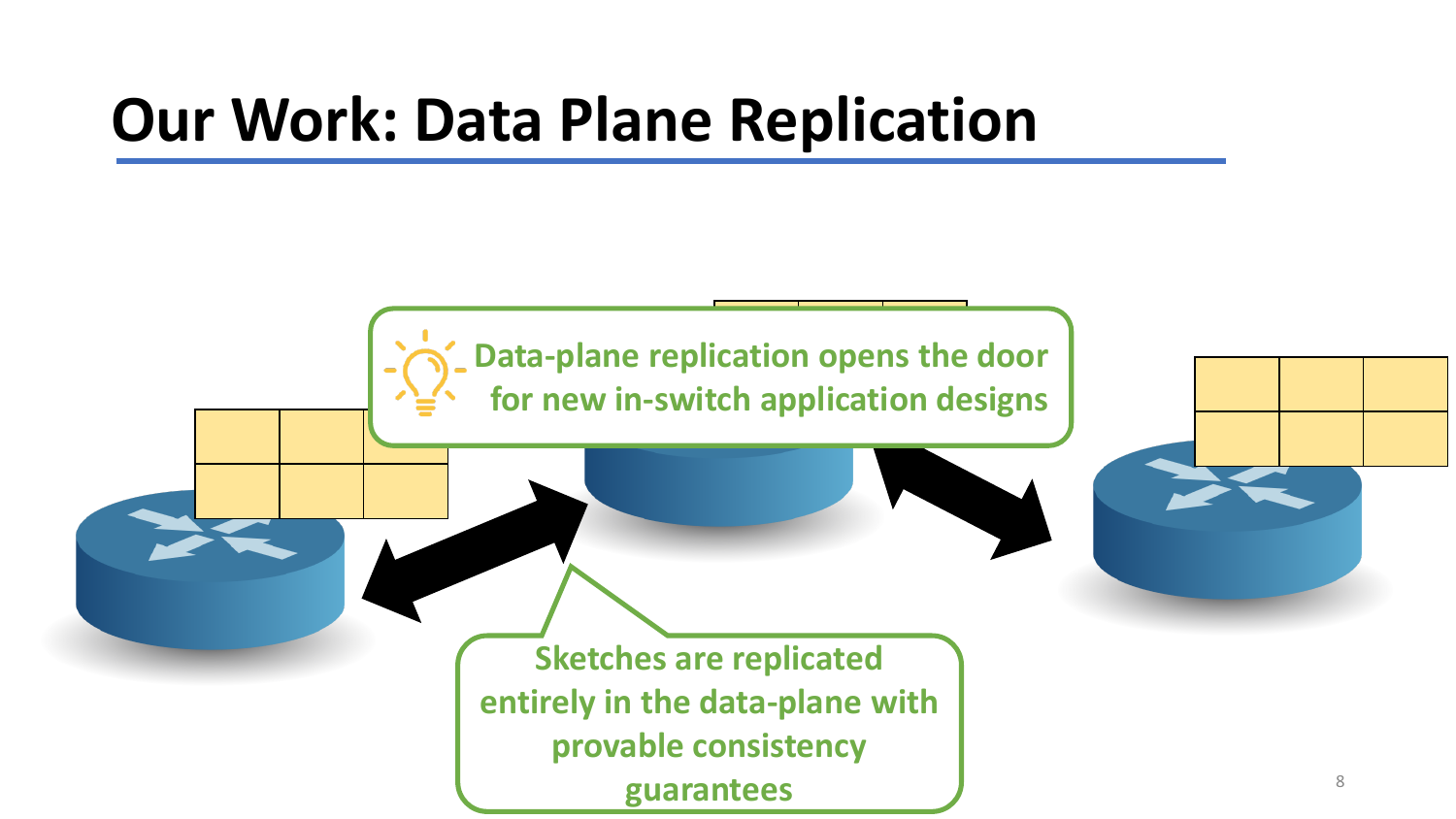# **Agenda**

- The case for data-plane replication
- SwiSh design and challenges
- Experimental results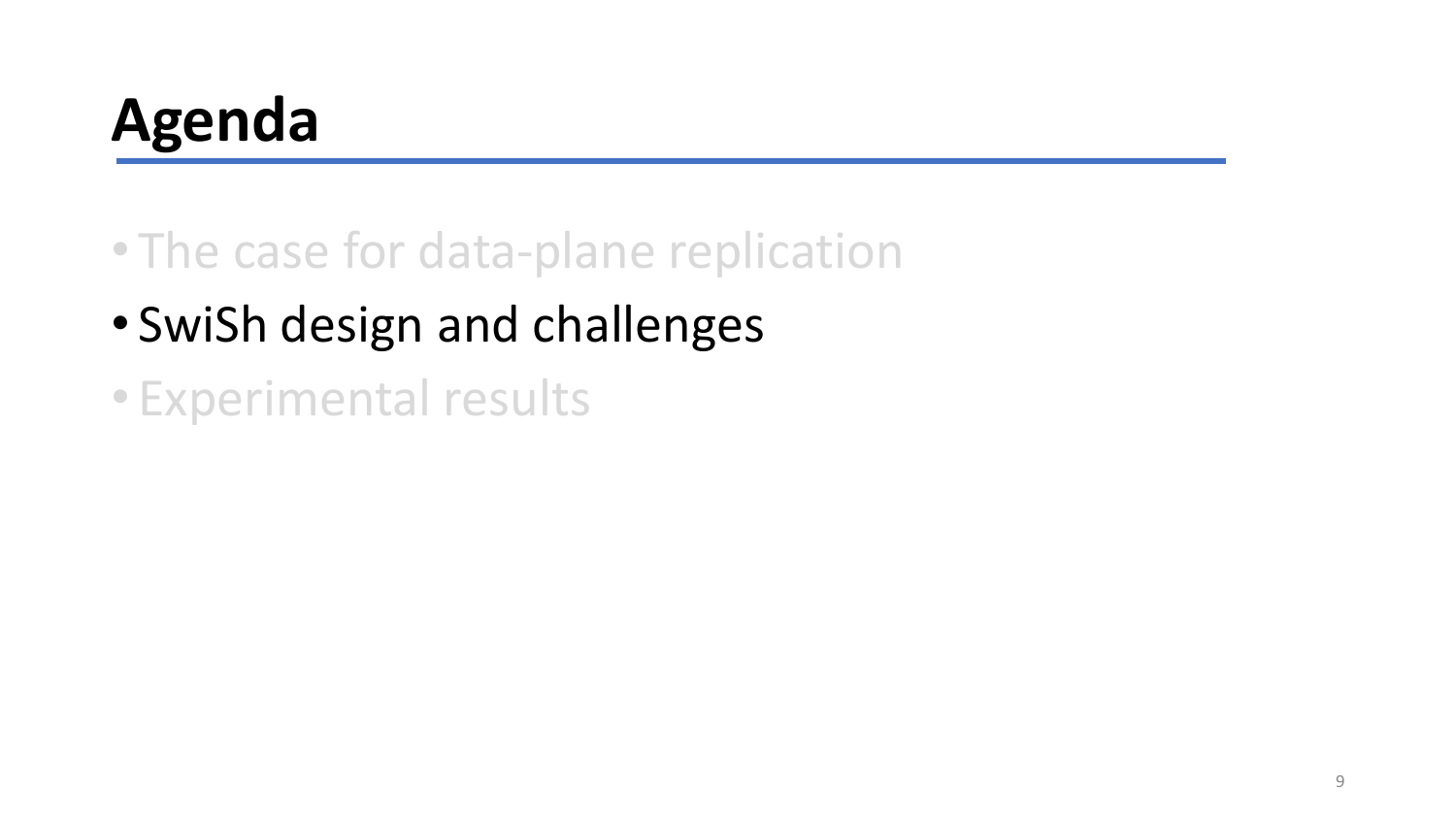# **SwiSh Design**

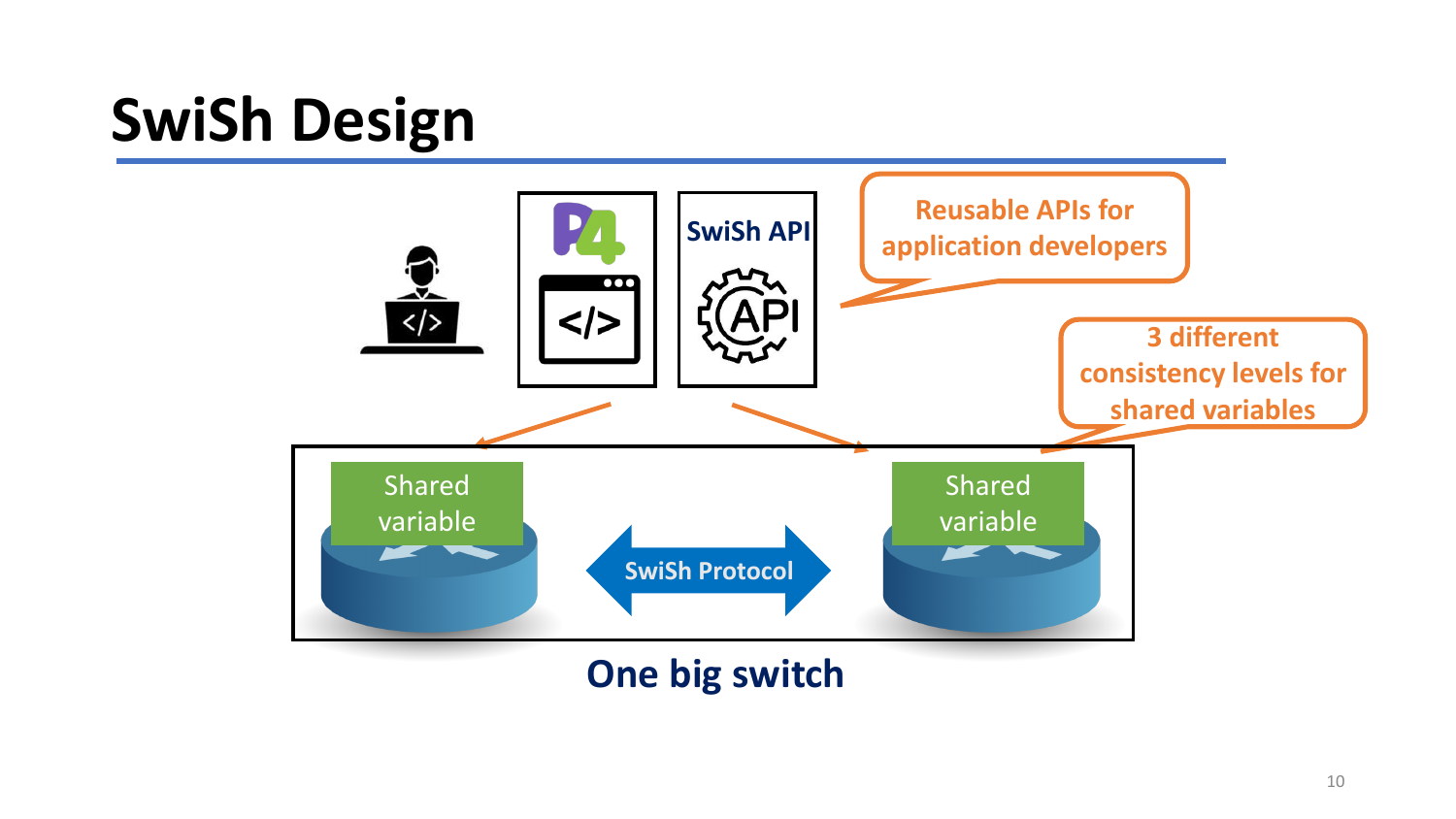# **In-Switch Replication Protocols**

• **Strong Read-Optimized (SRO)**

• NAT

- **Eventual Write-Optimized (EWO)**
	- Rate limiter

#### • **Strong Delay-Writes (SDW)**

• Sketch-based applications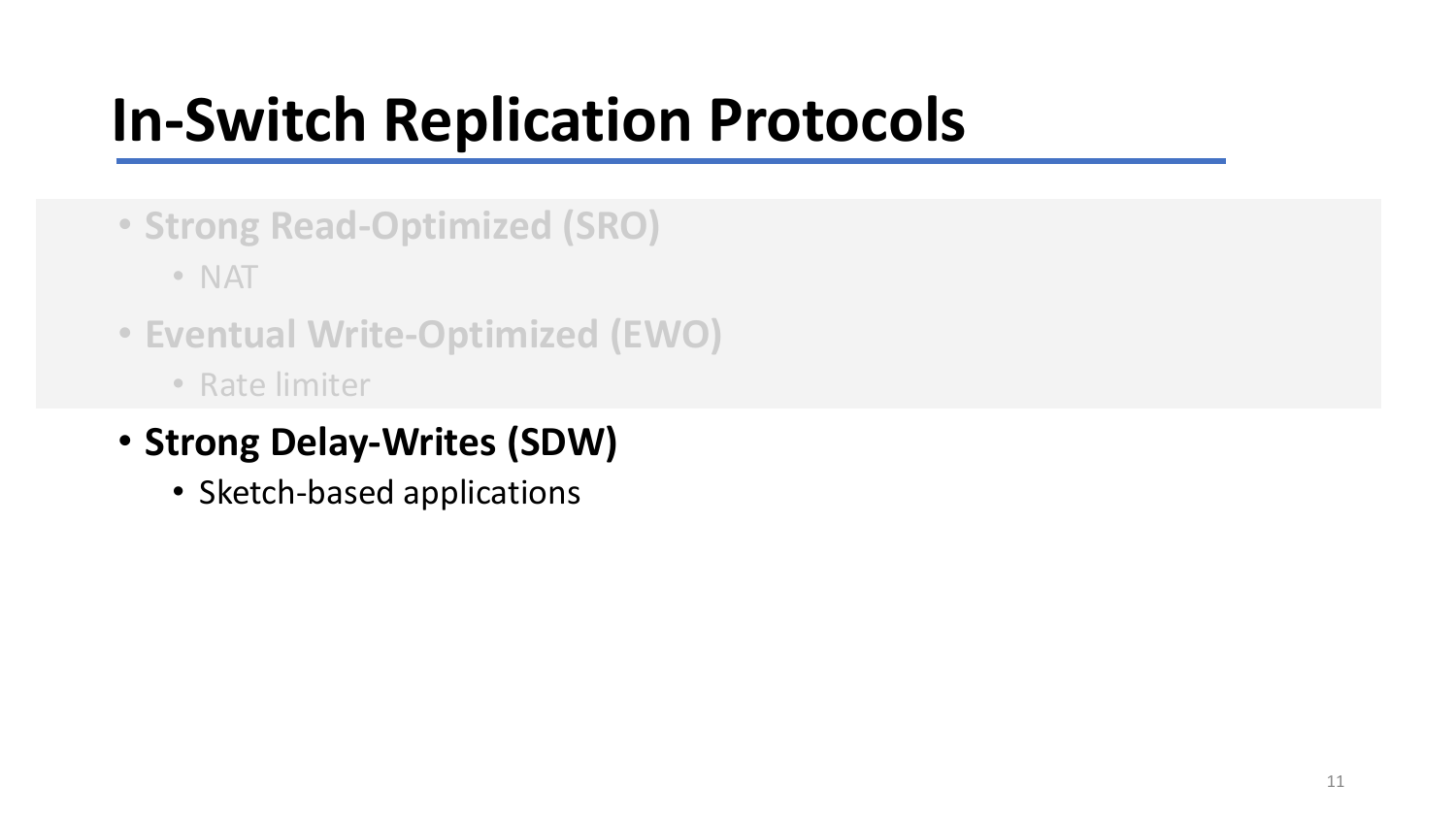# **SDW Challenges**

- **C1:** What is the most suitable consistency level for replicating sketches?
- **C2:** How to deal with packet drops?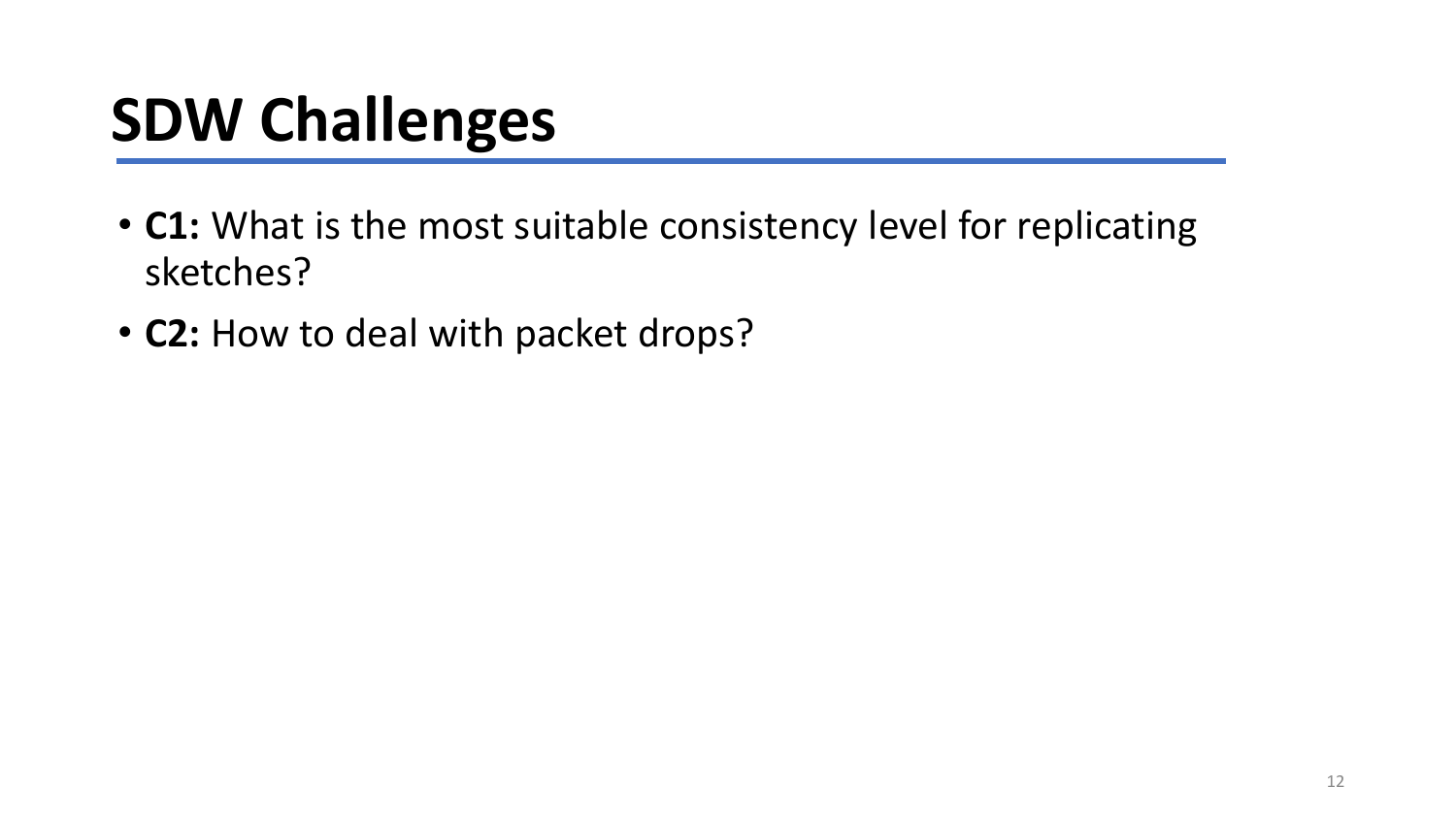### **C1: Consistency vs. Performance**

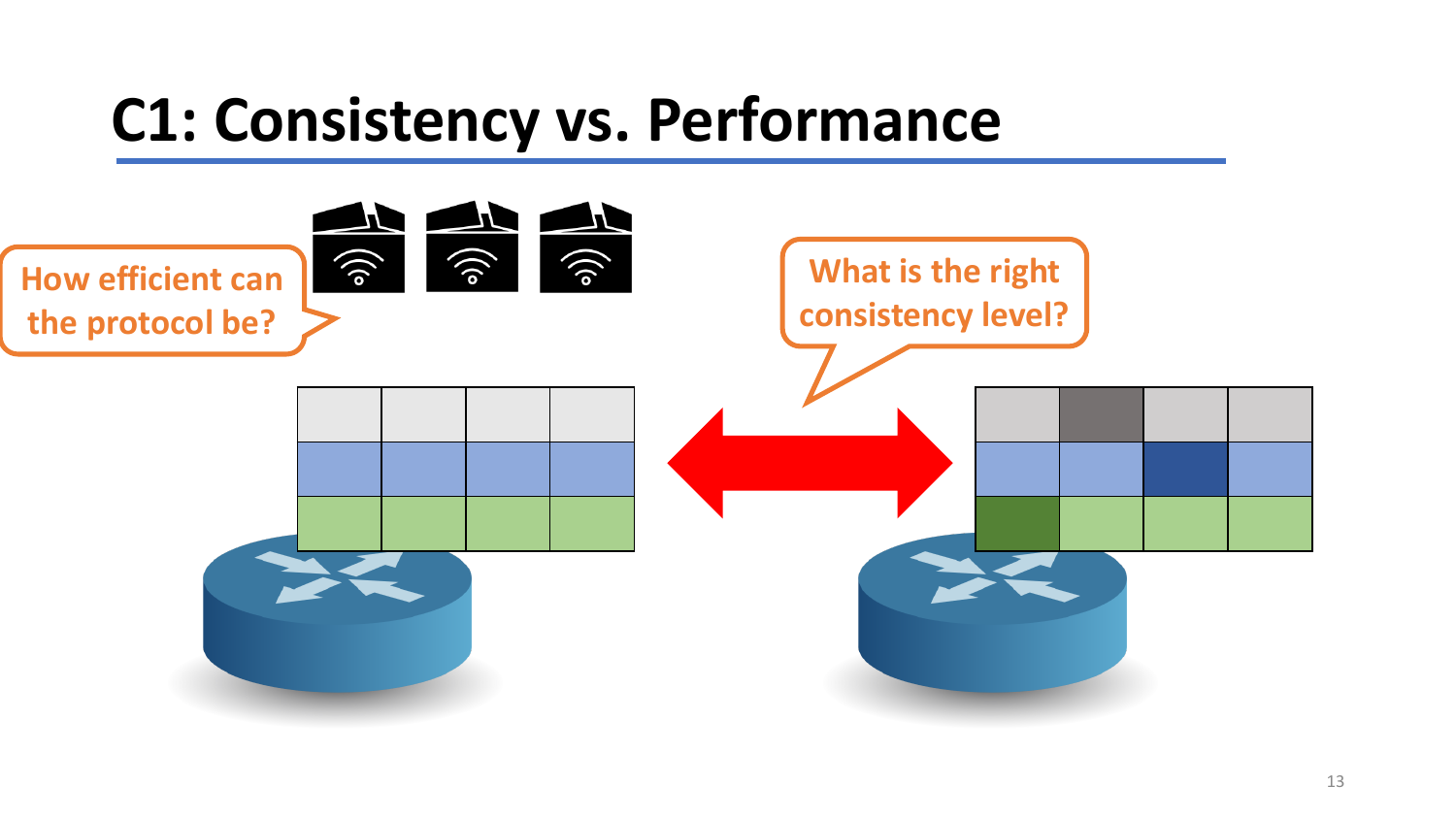### **C1: Consistency vs. Performance**

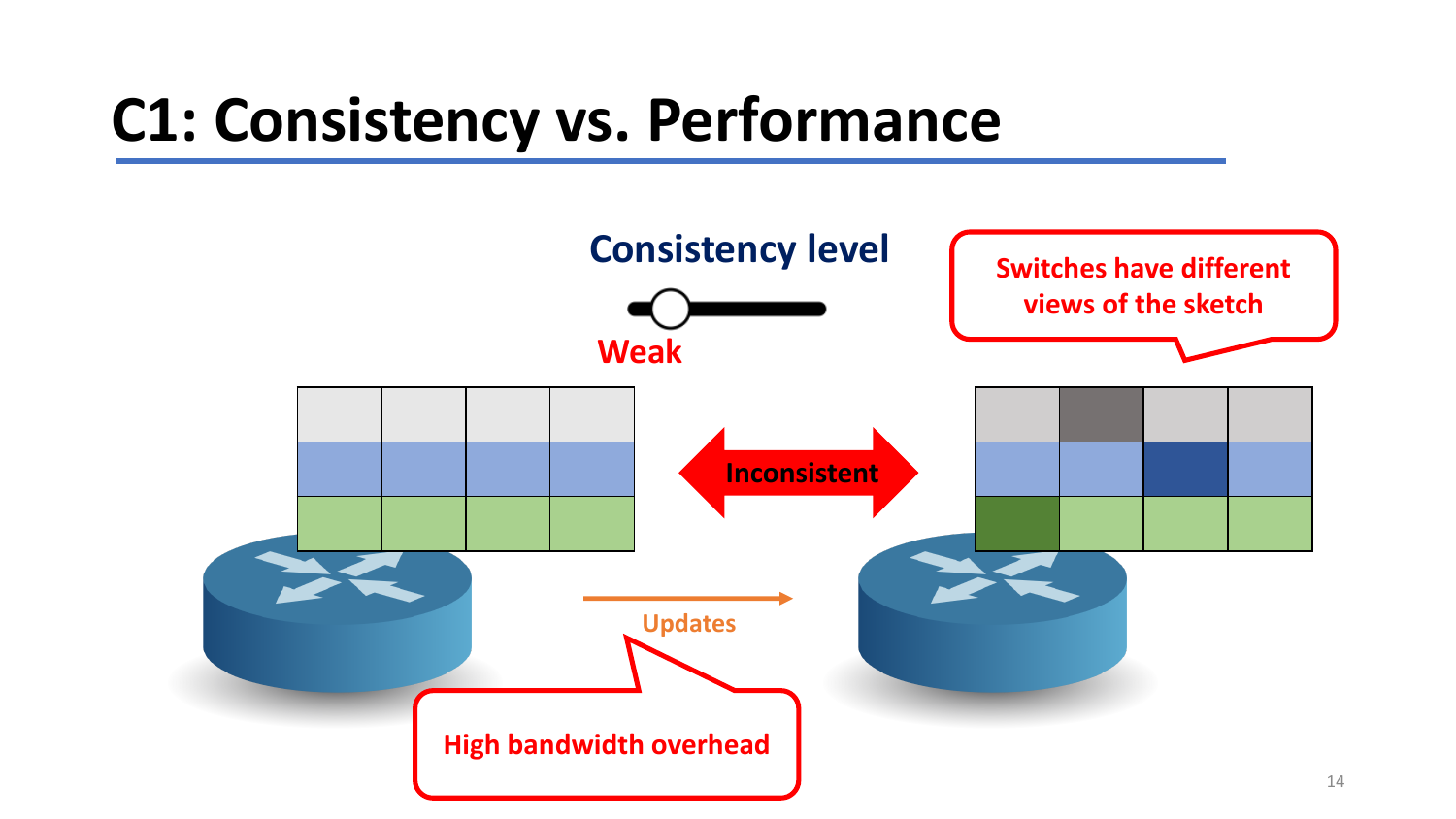# **C1: Consistency vs. Performance**

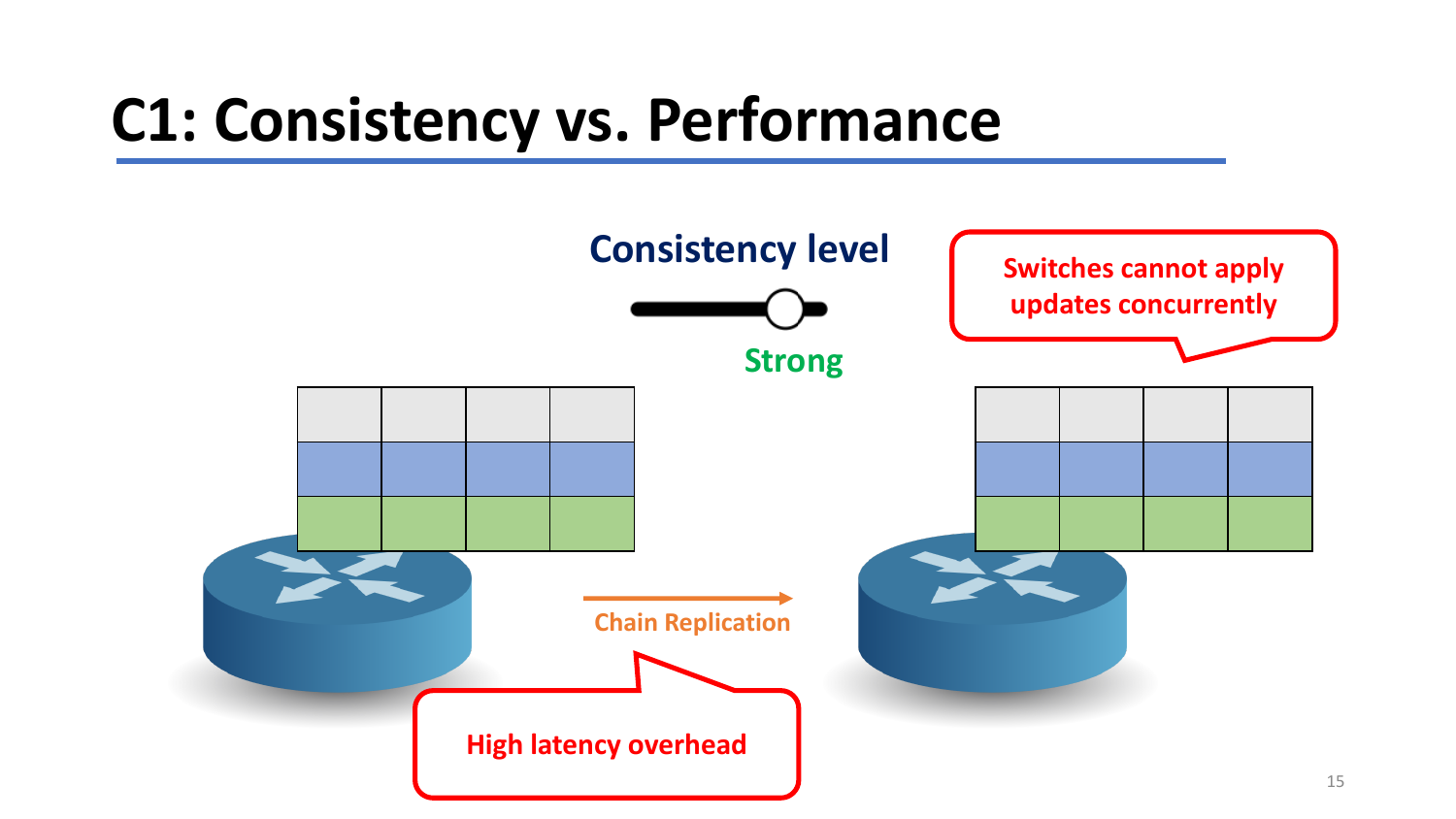# **Solution: Strong Delayed-Writes (SDW)**

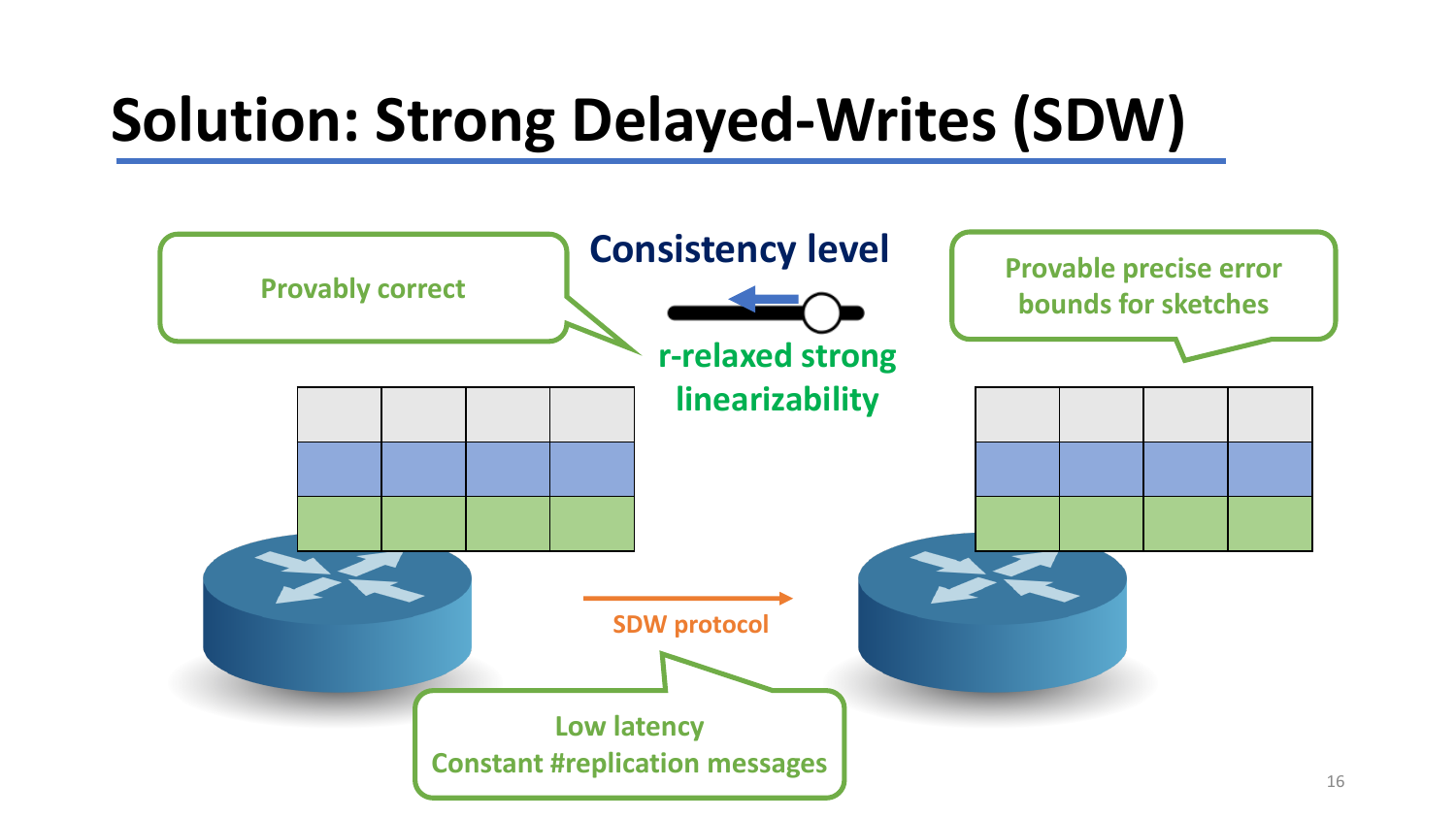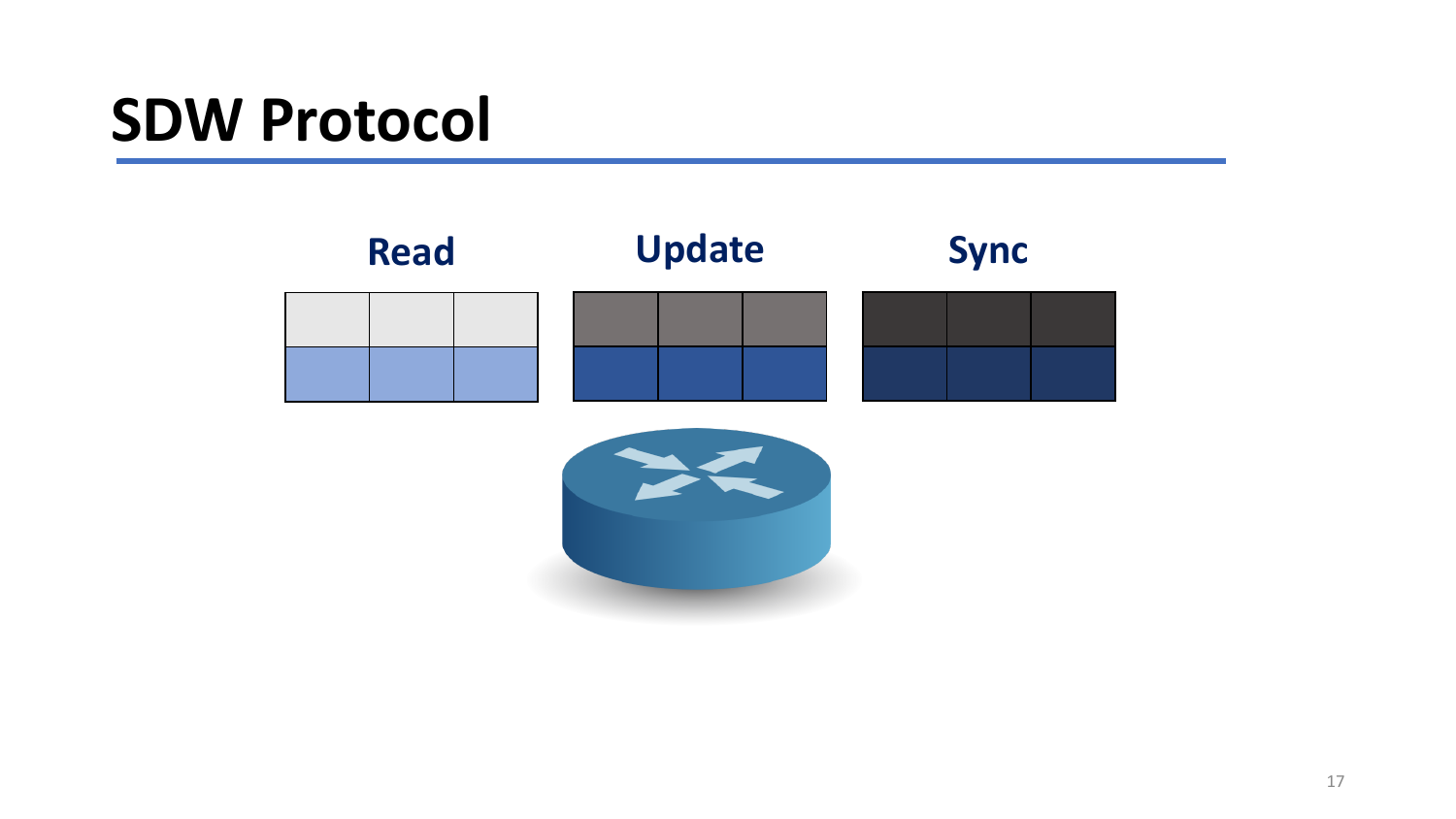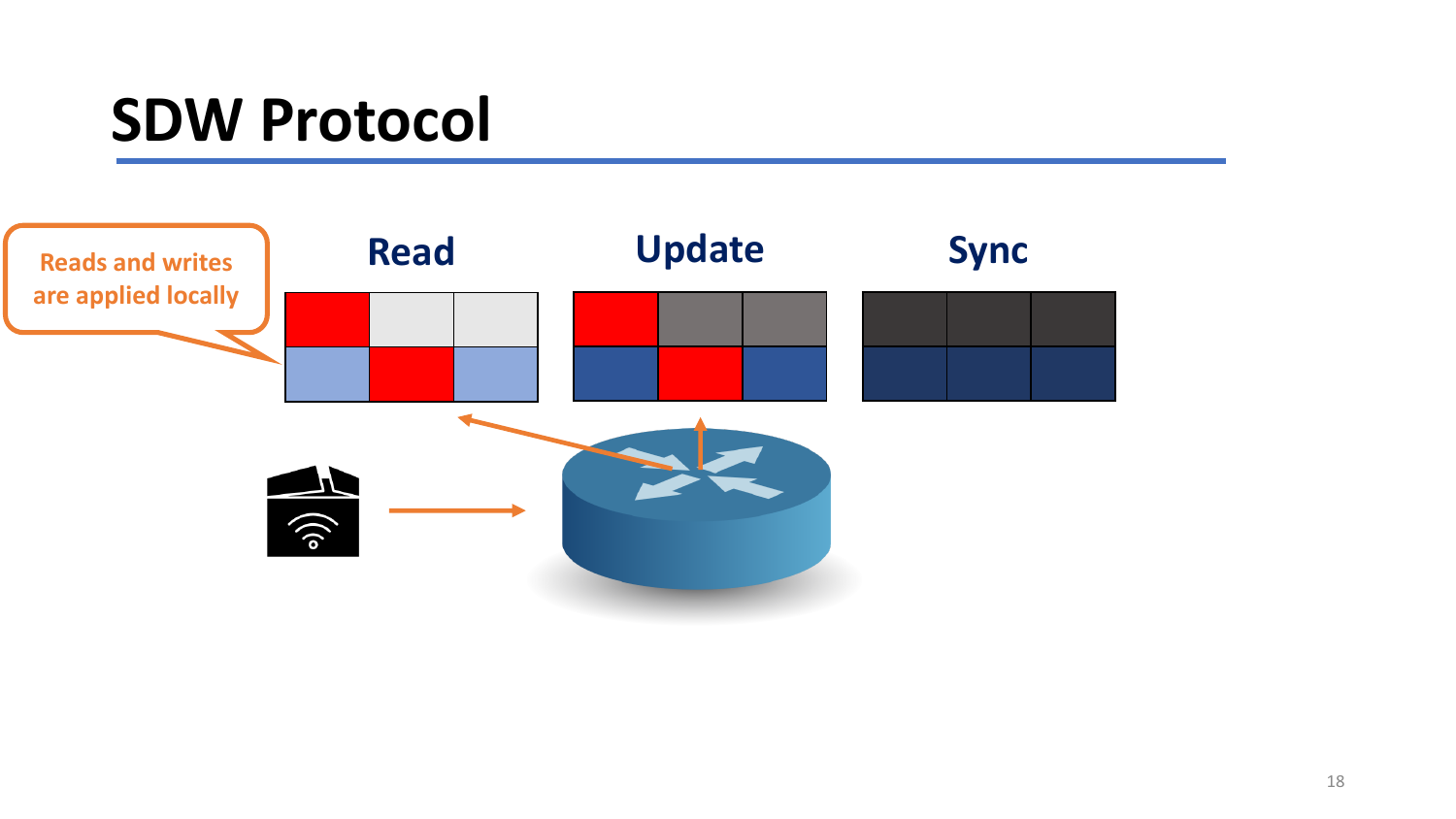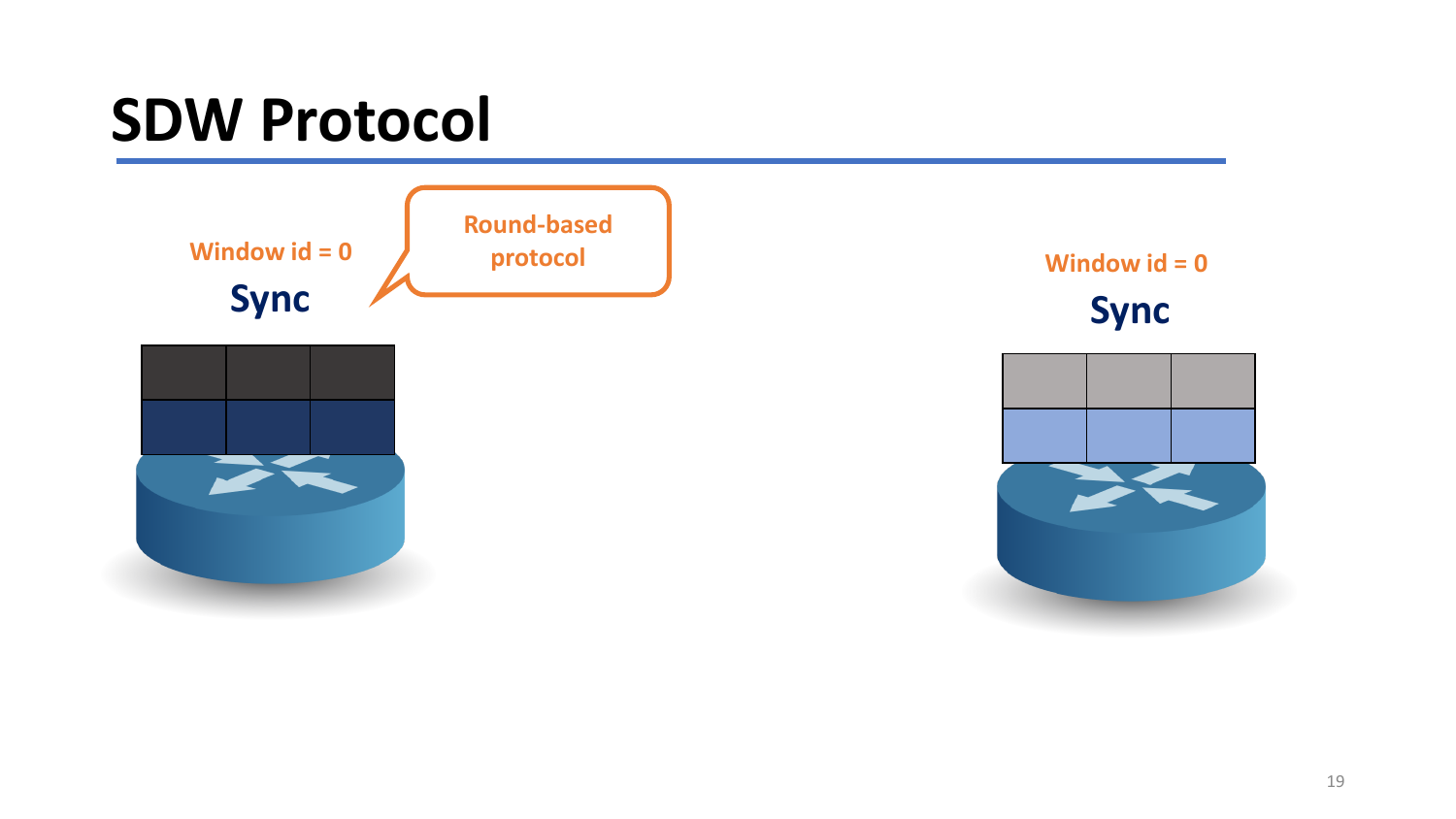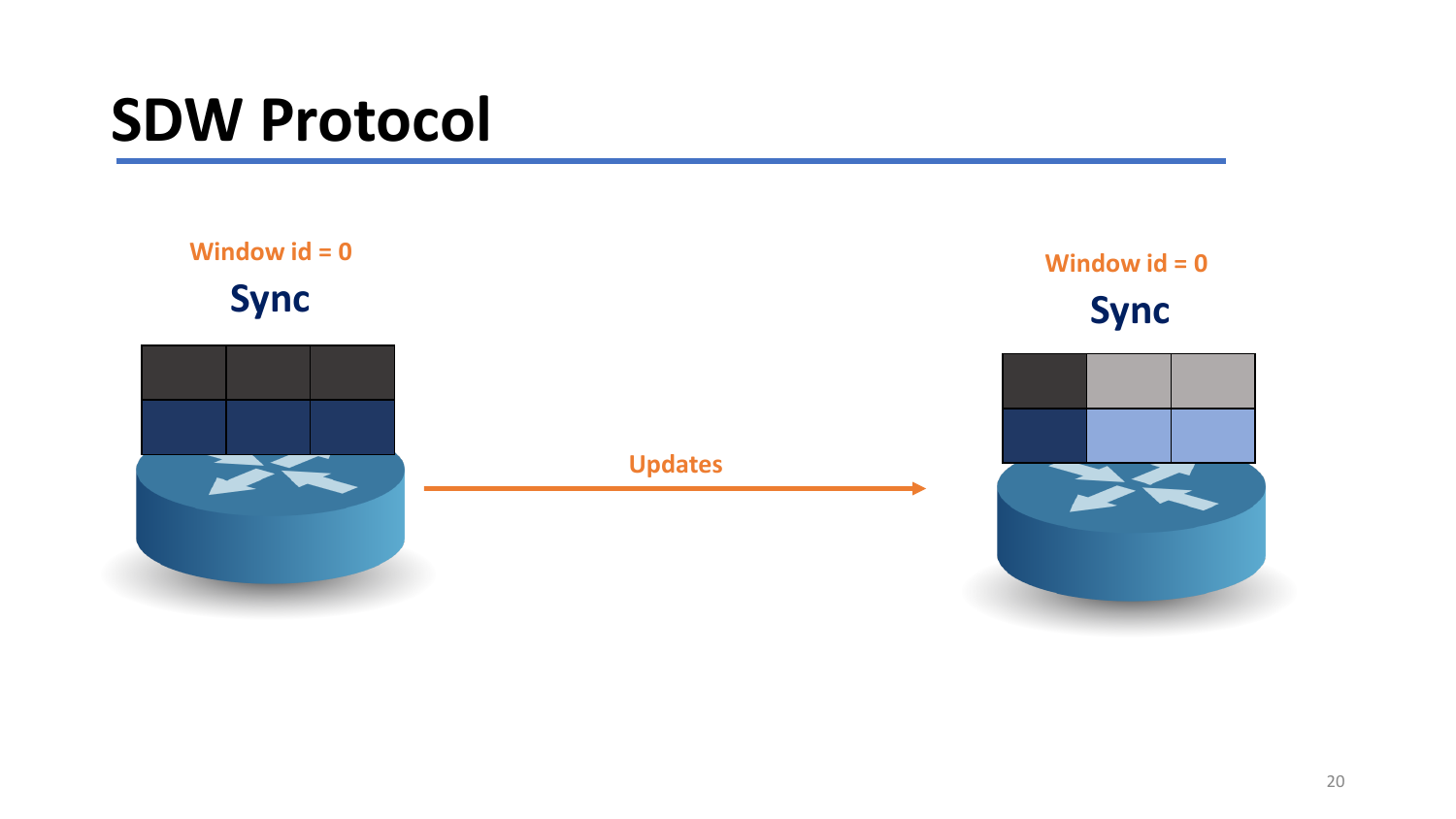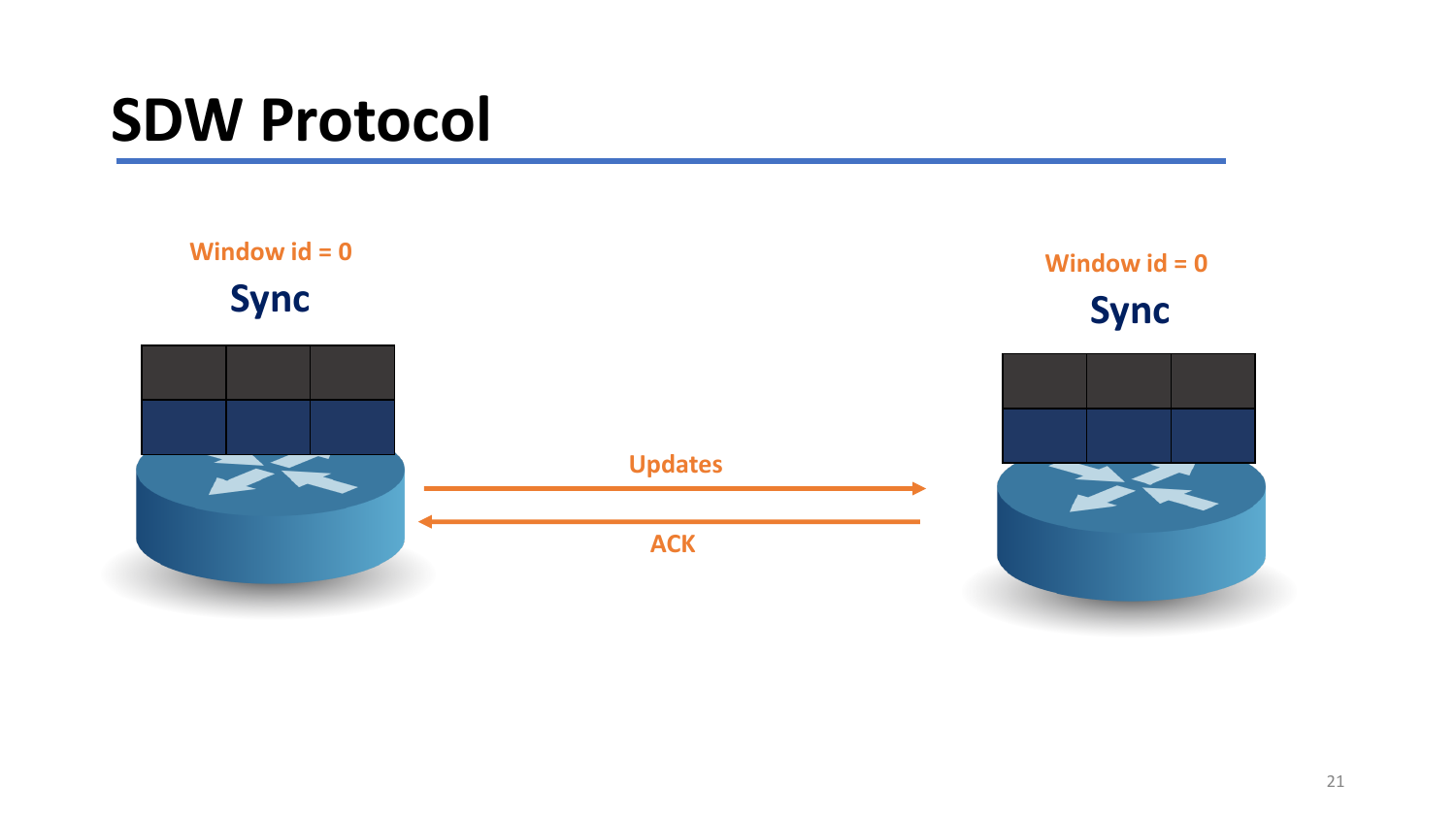# **C2: Dealing with Packet Drops**



#### **Common solution: implementing reliable delivery over an unreliable network**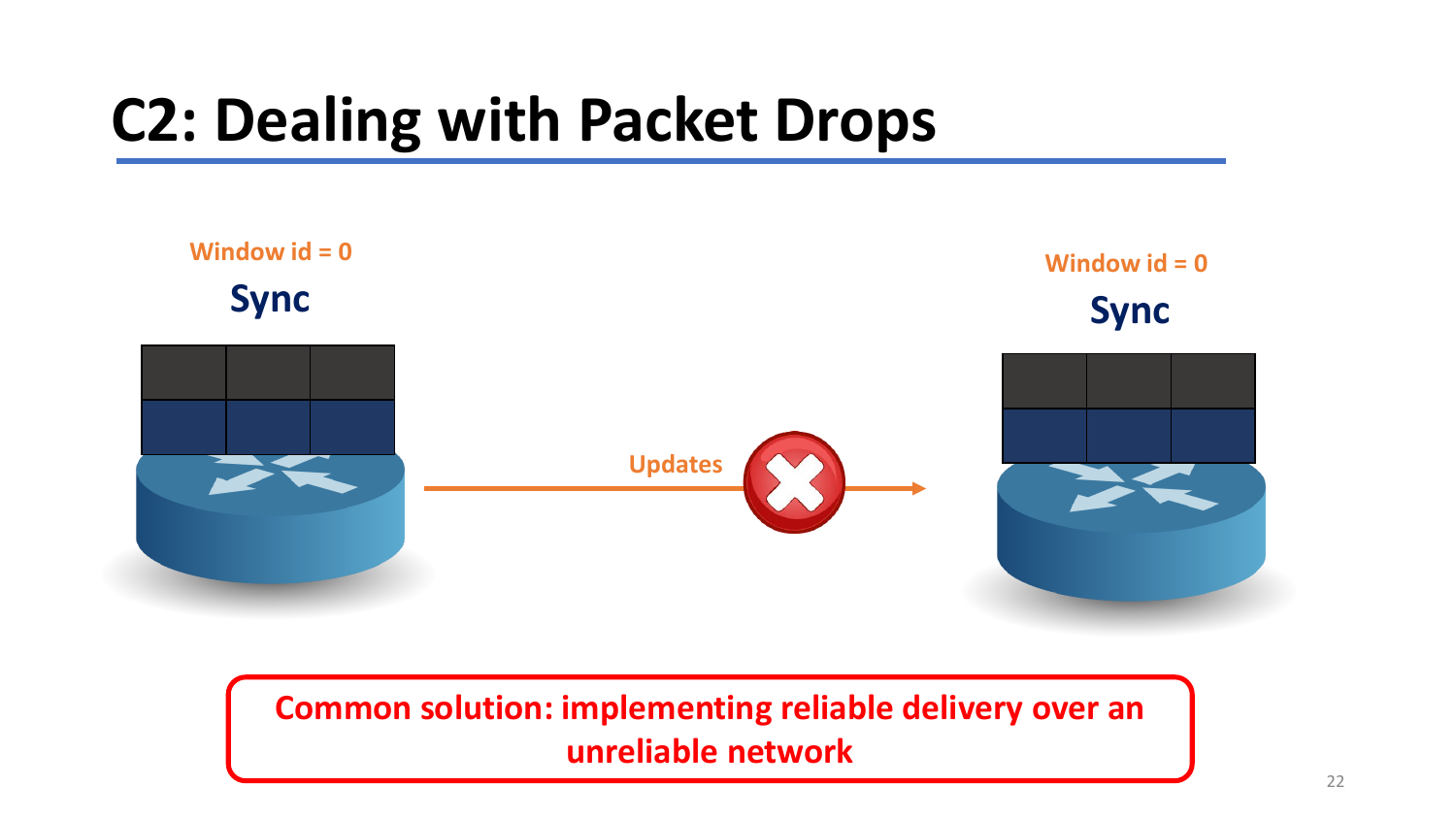# **C2: Packet Buffering is Expensive**

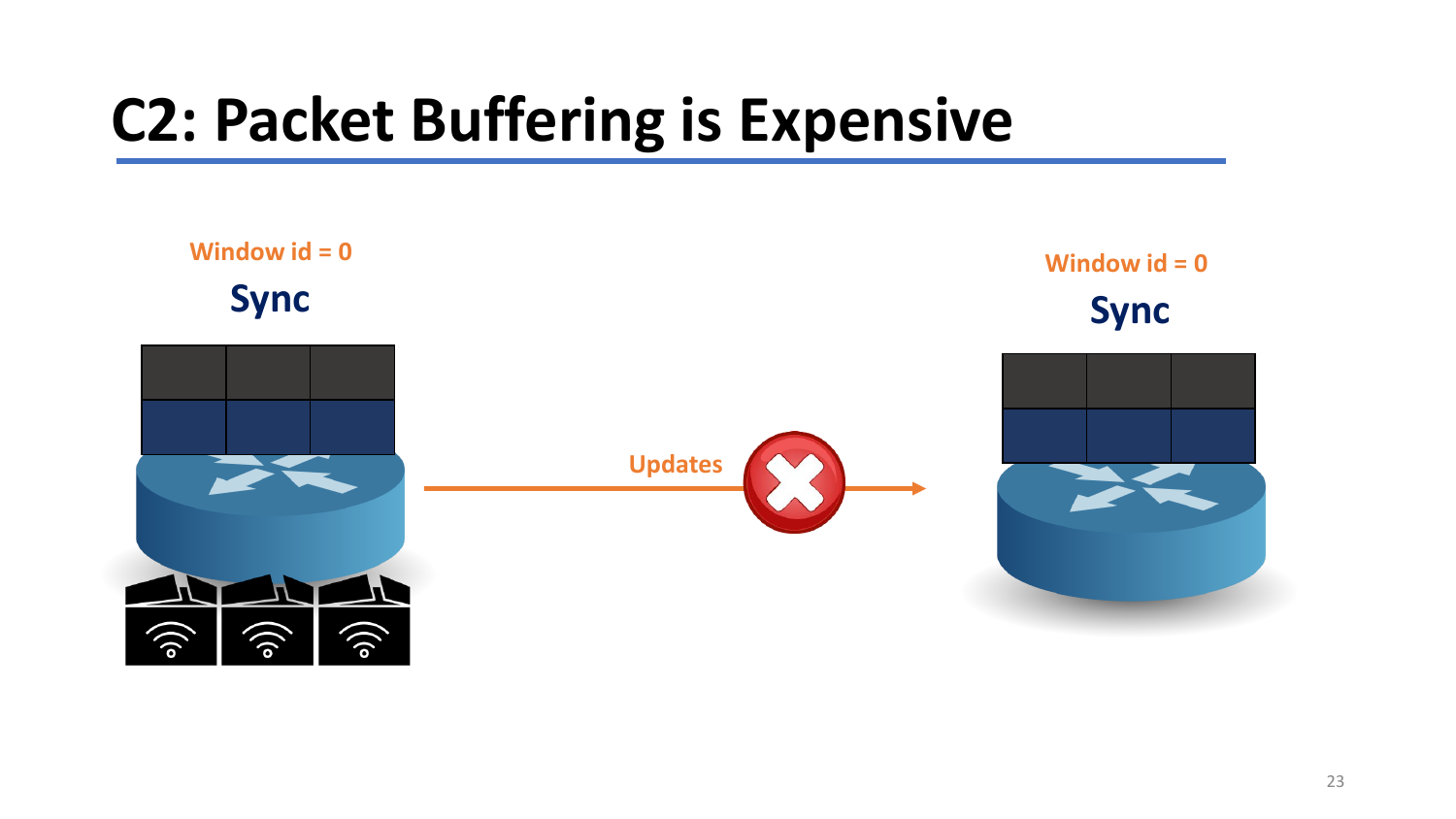# **Solution: Reproducible Updates**

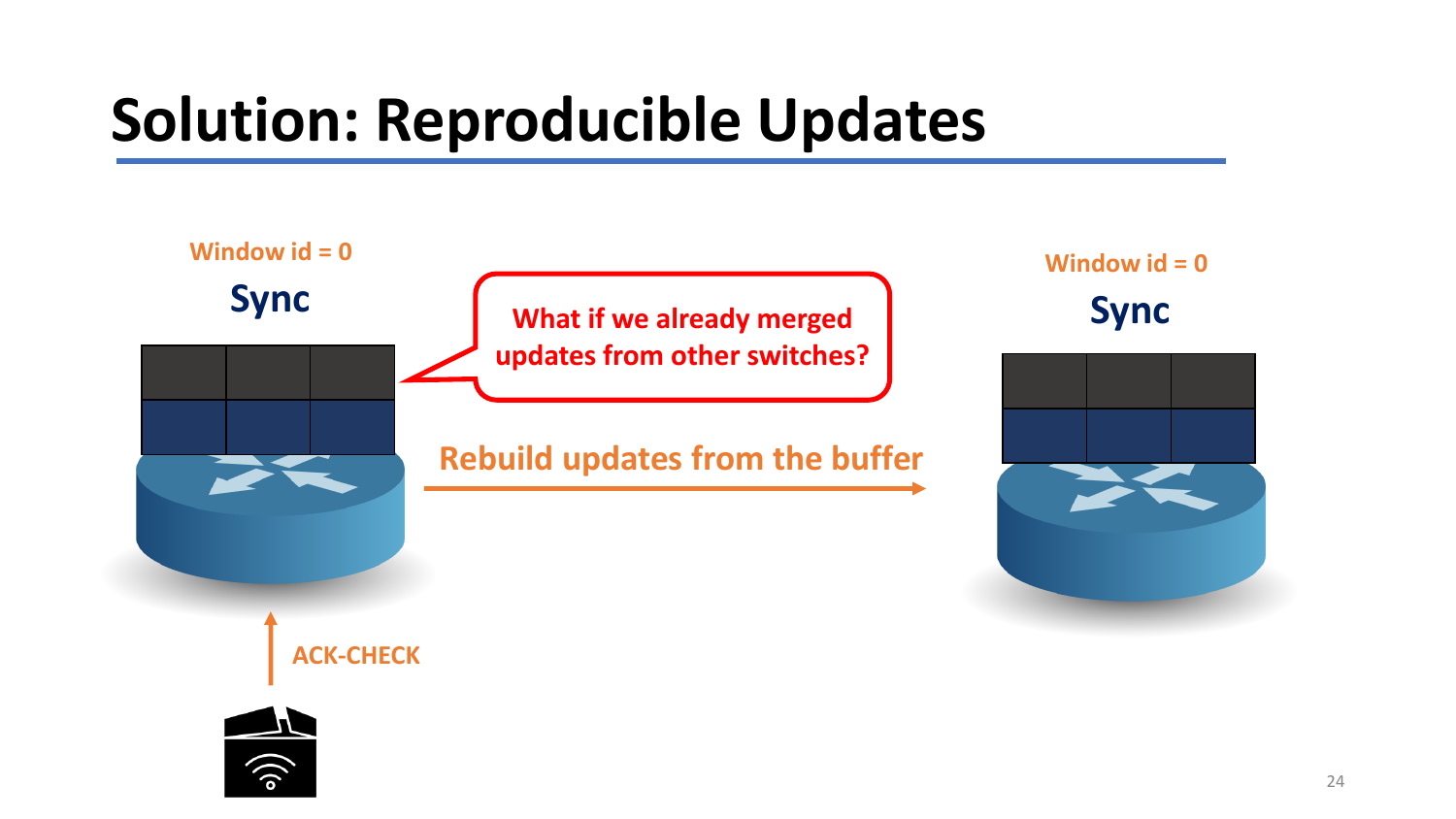# **Solution: Reproducible Updates**

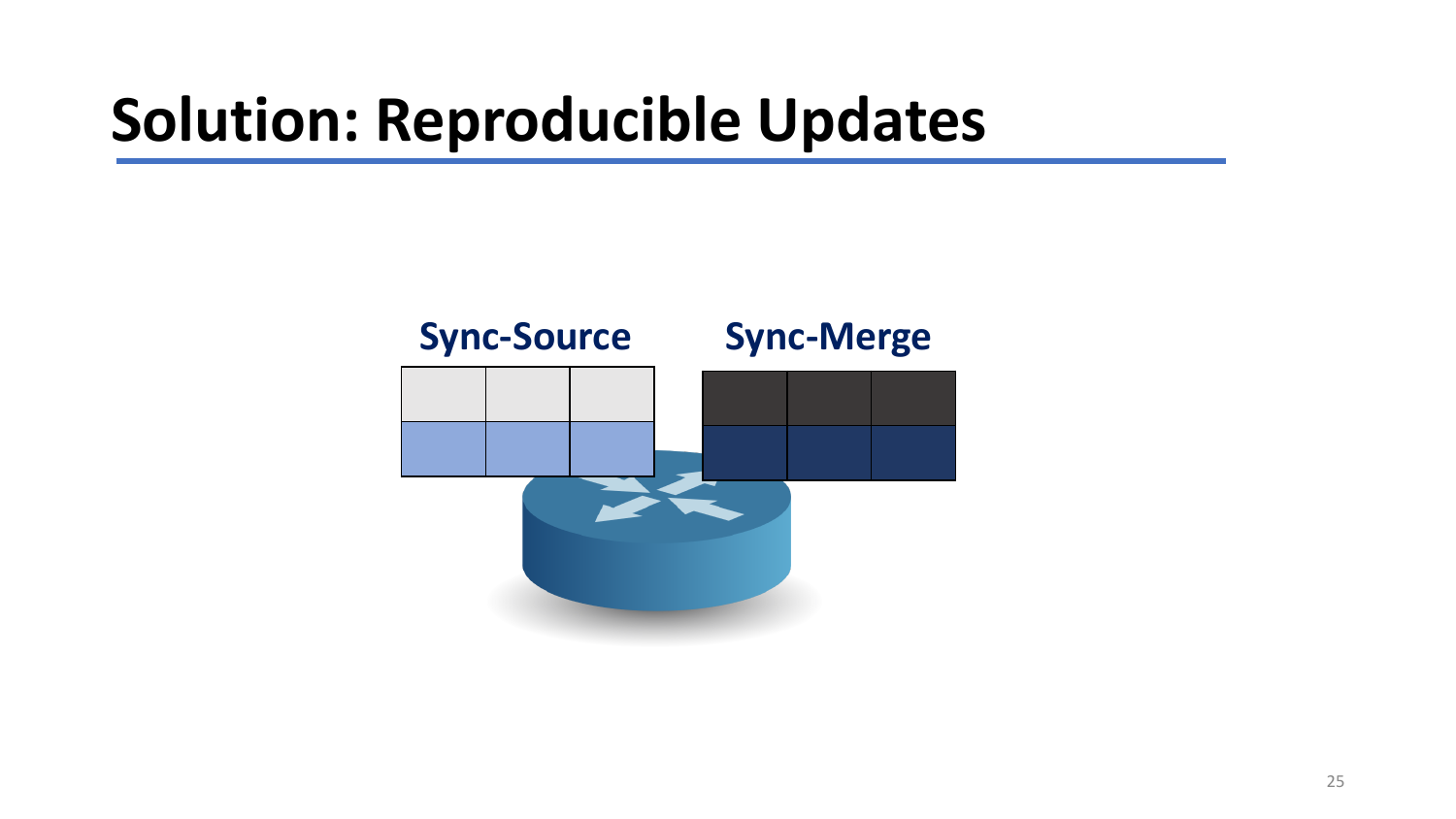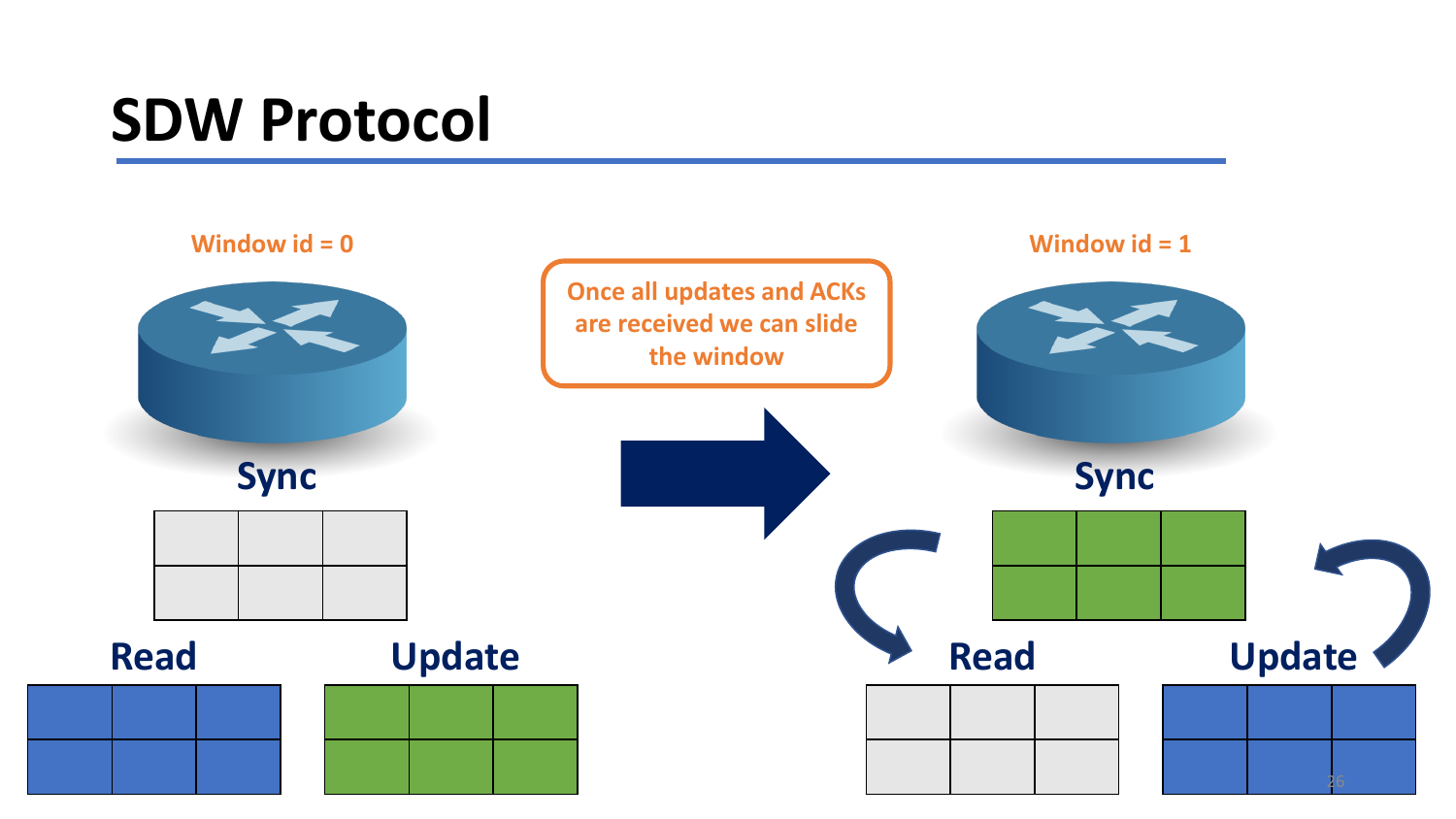# **Efficient Register Swapping**

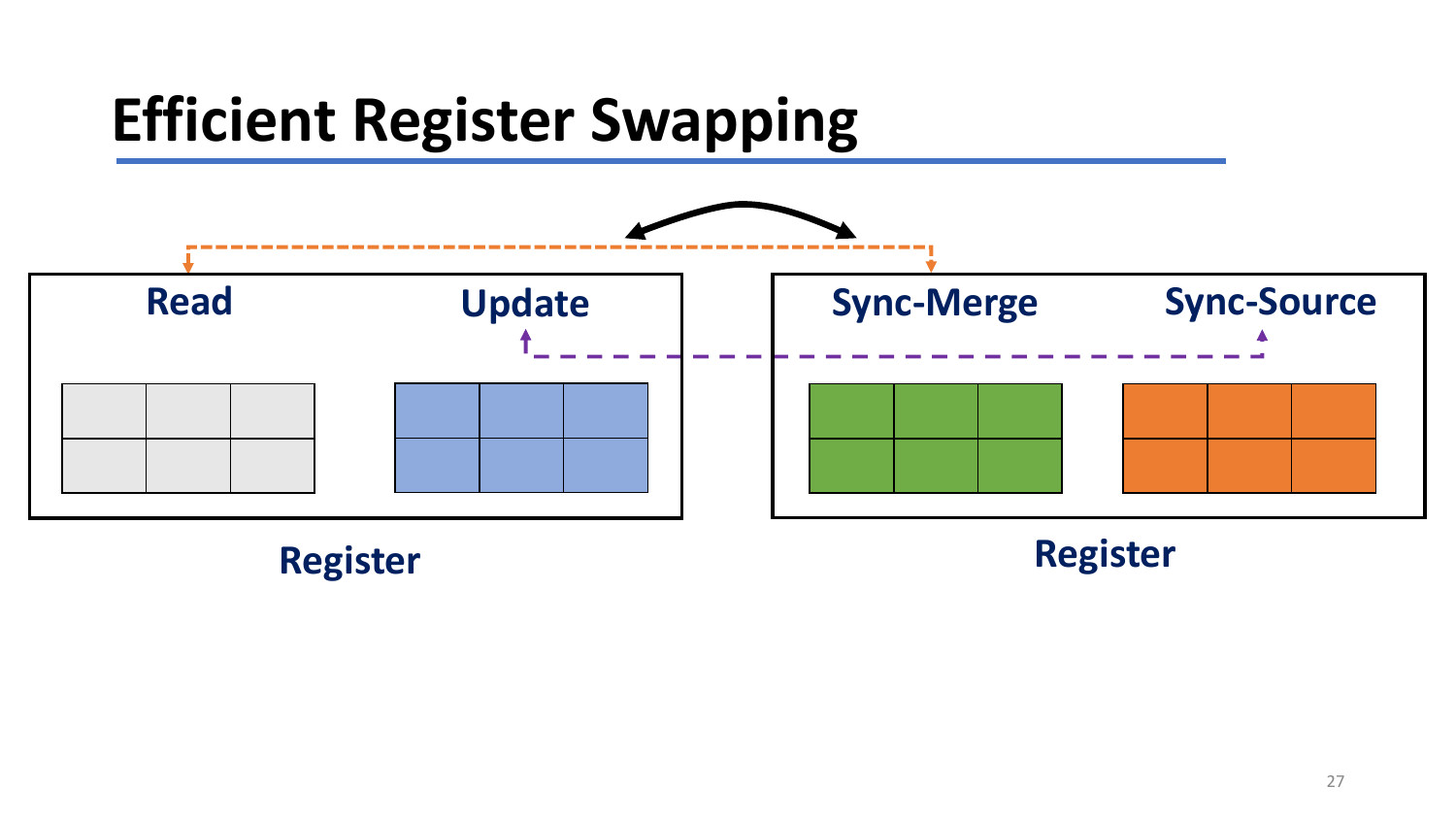# **In the paper…**

- Theoretical proof of SDW consistency guarantees
- Recovery protocols
- Asymmetric topologies
	- Ready phase
- SDW design
- Eventual Write-Optimized (EWO)
	- Eventual consistency (low read/write latency)
- Strong Read-Optimized (SRO)
	- Strong consistency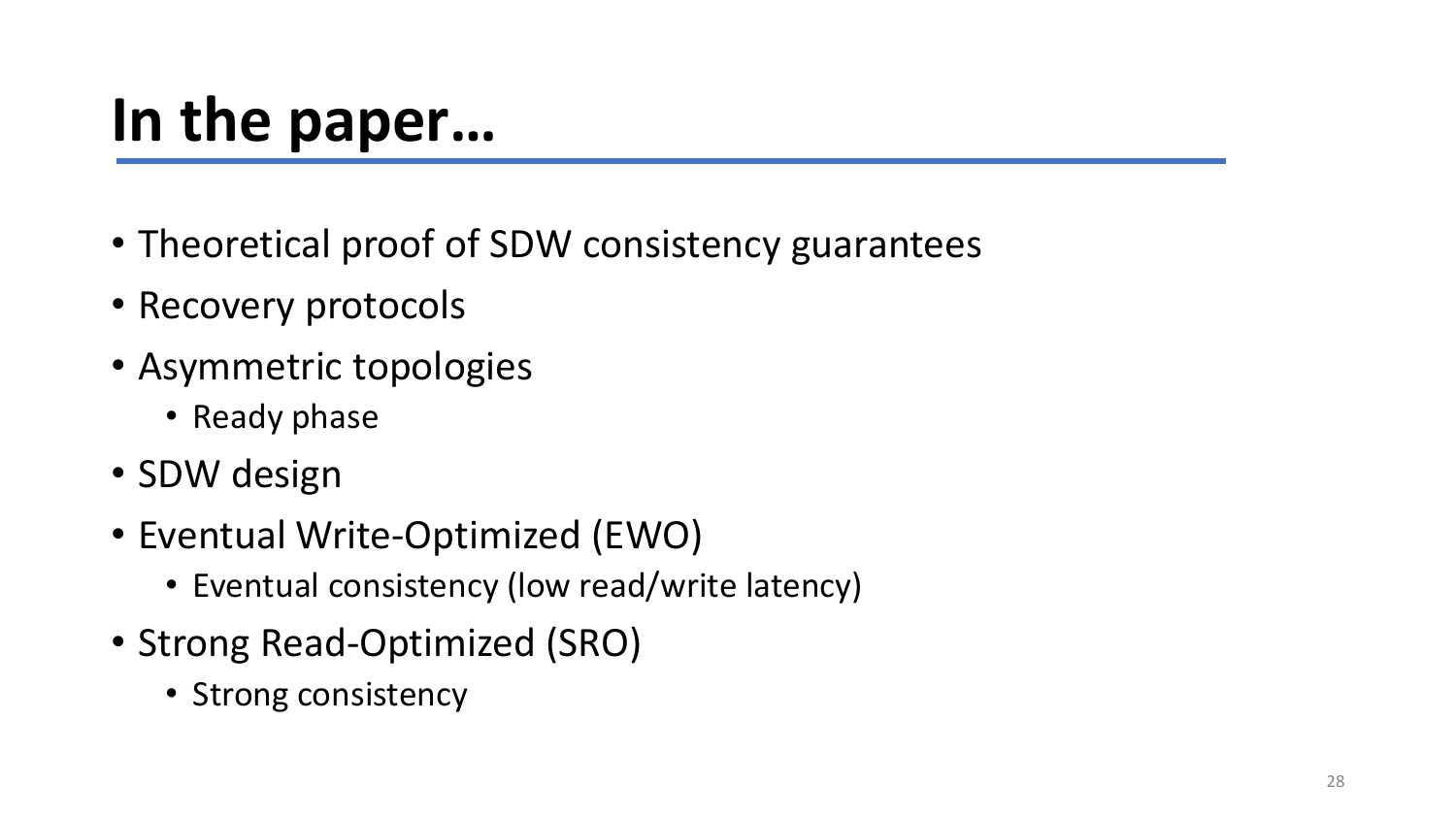# **Evaluation**

- Three real-world application:
	- NAT
	- Rate limiter
	- DDoS Detector
- Microbenchmarks and scalability analysis
- Recovery time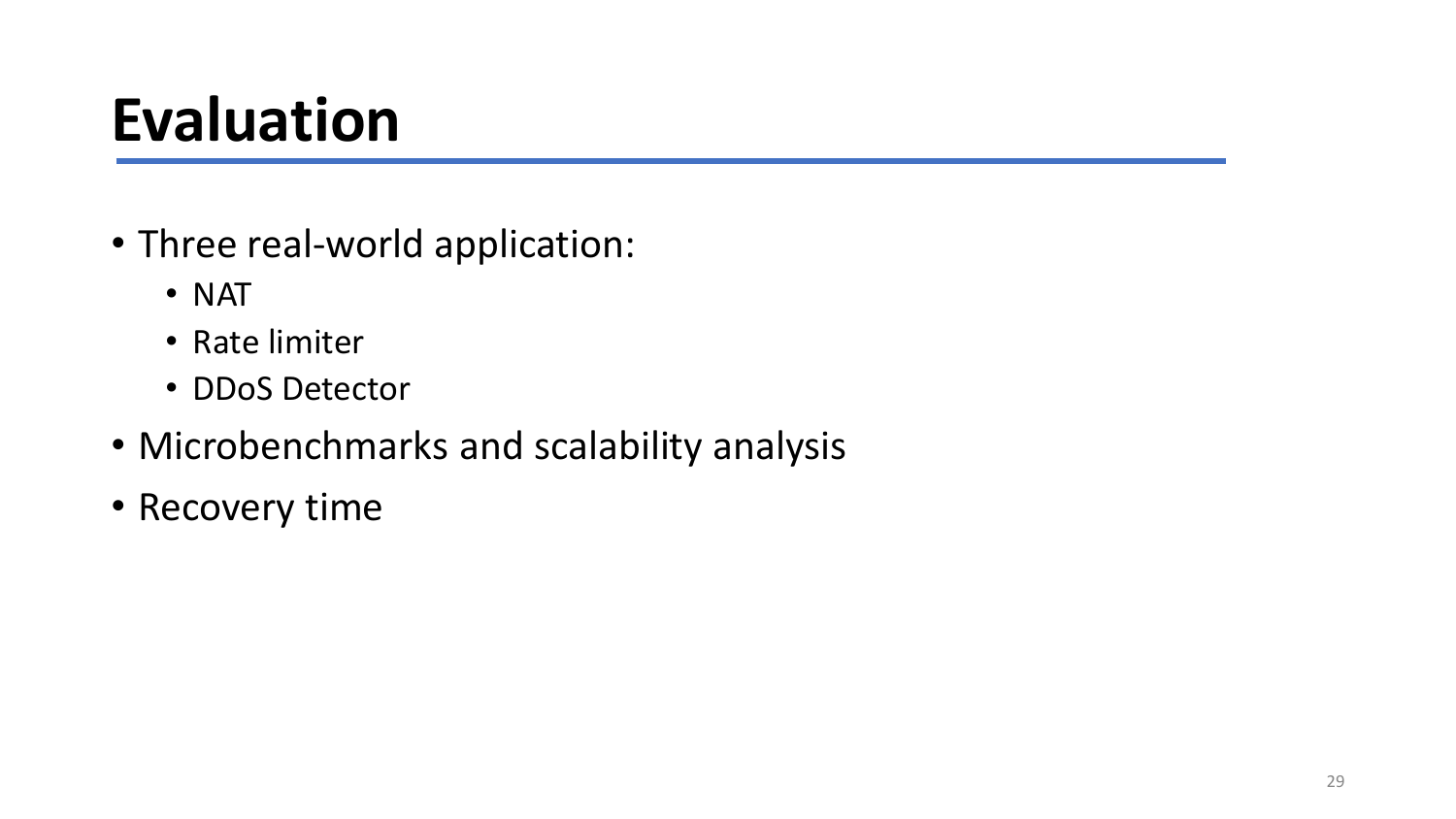#### **Evaluation**

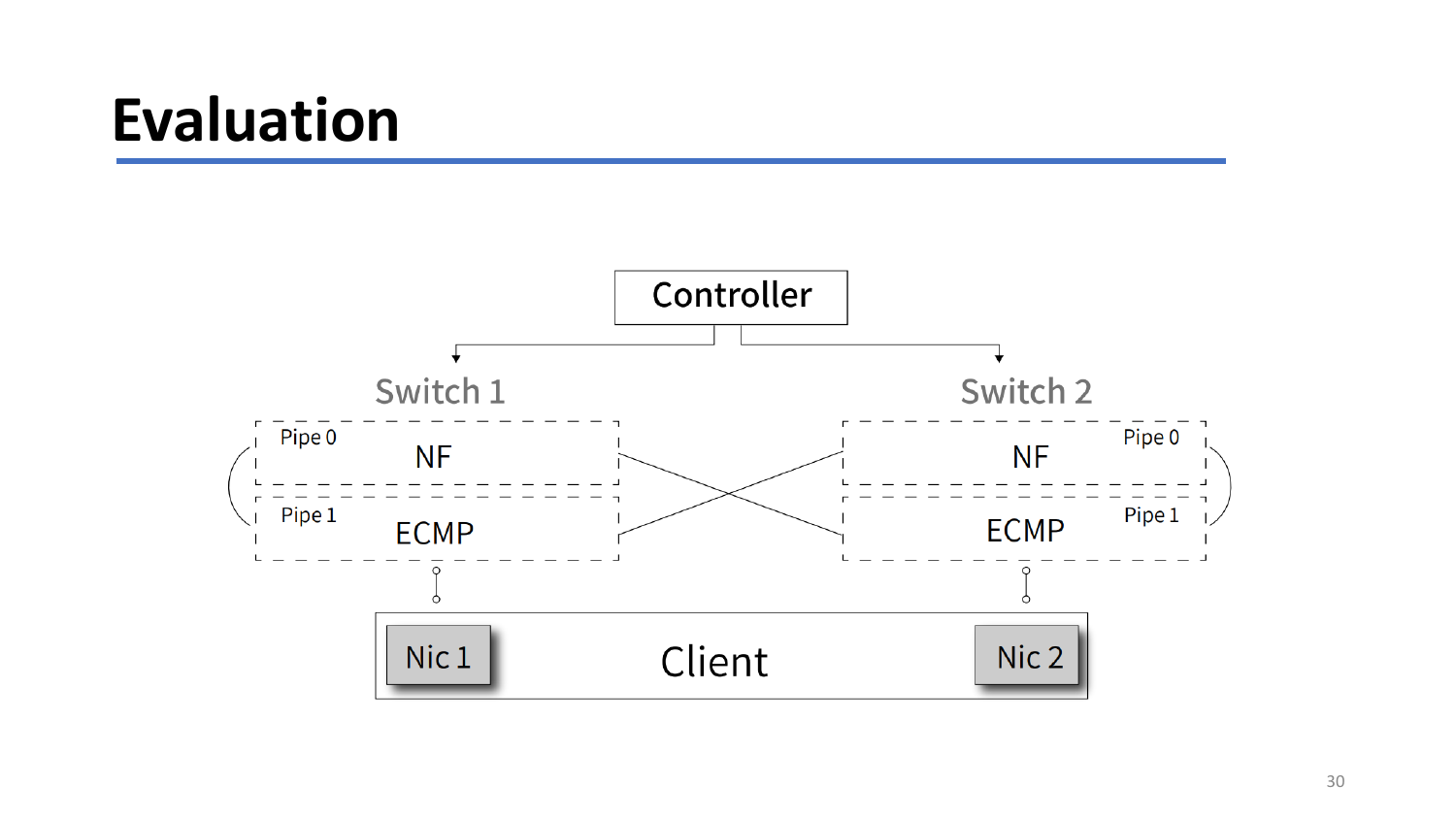#### **Super-spreader Detector**

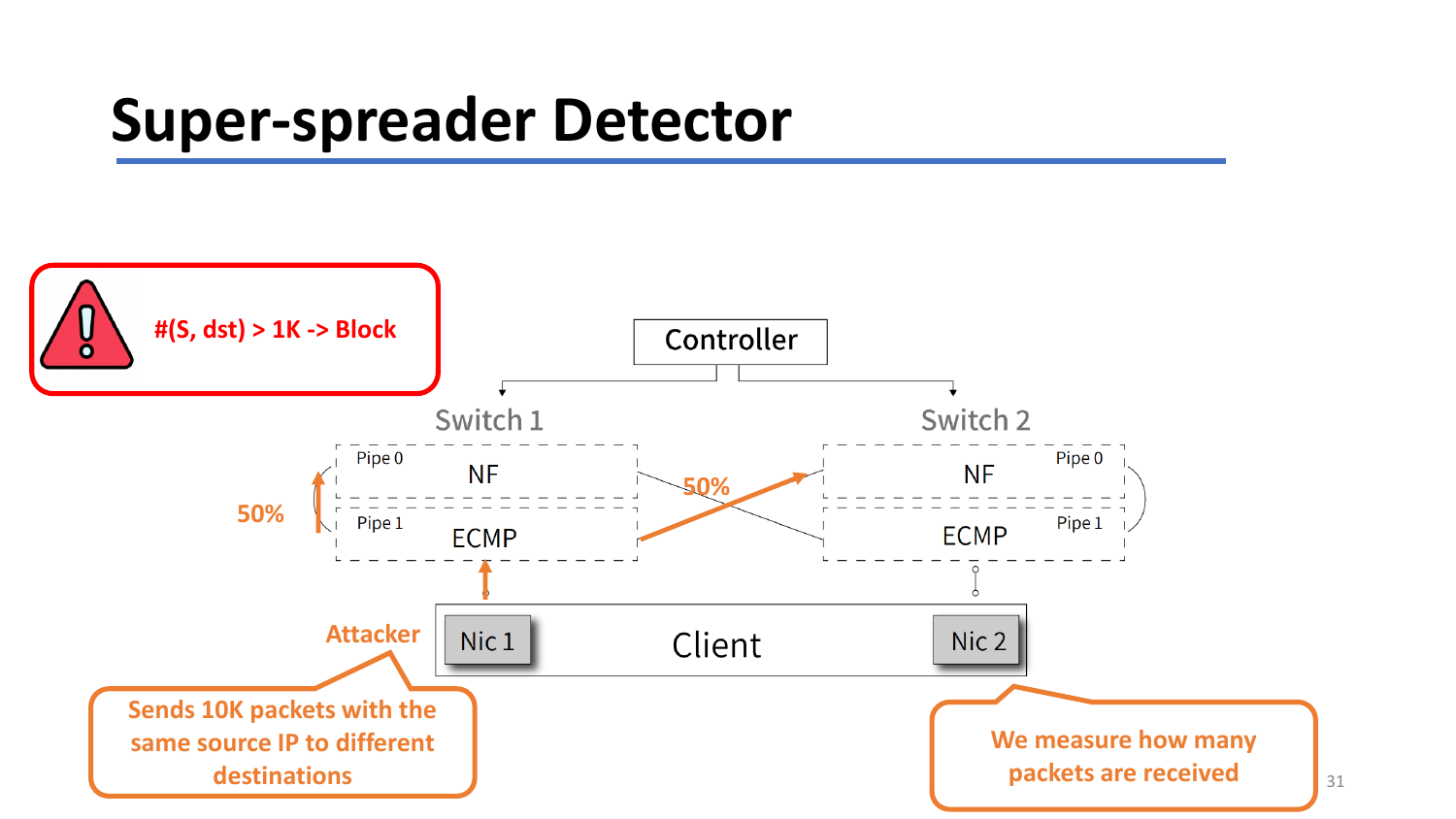# **Push Design**

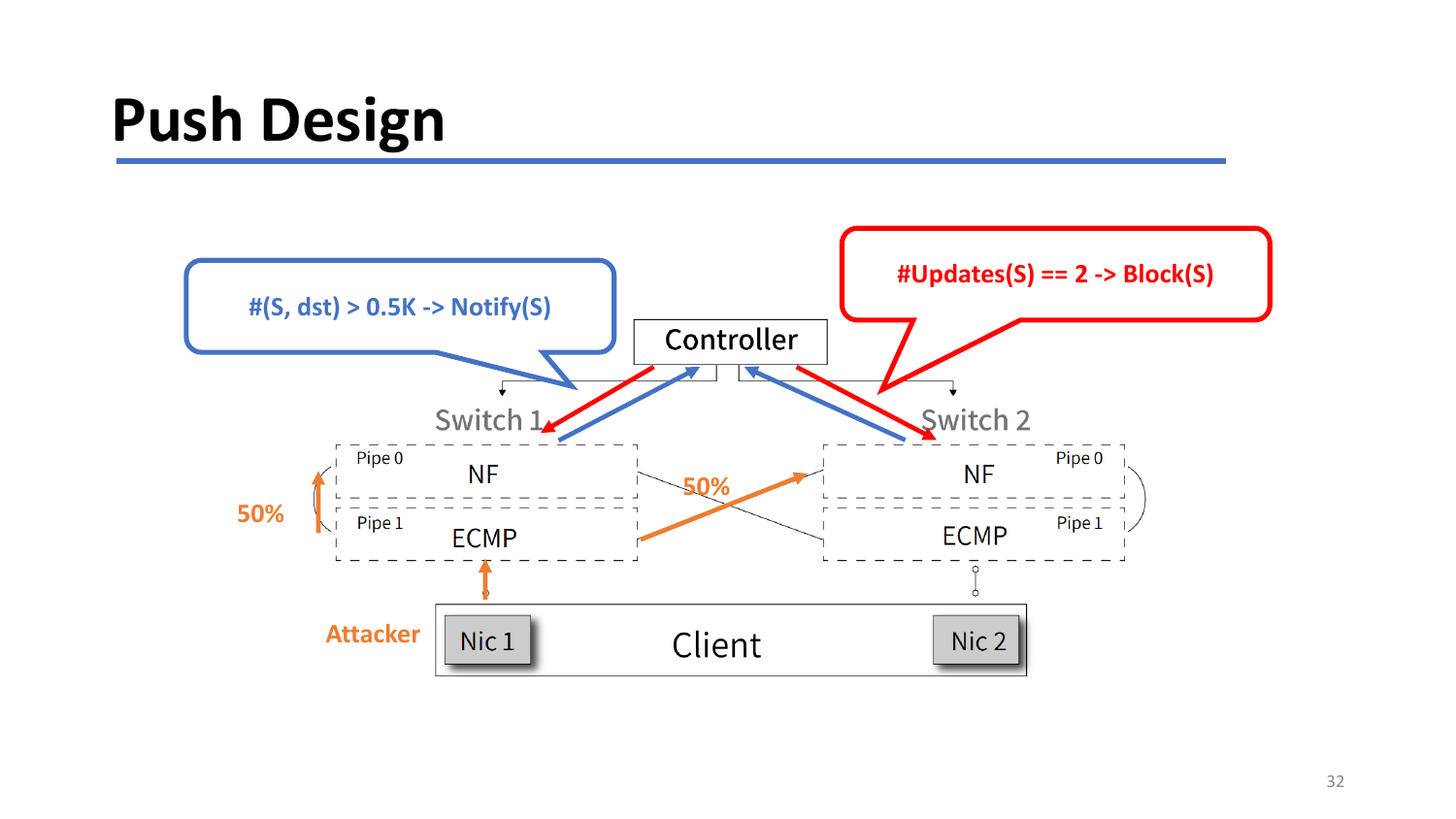# **Pull Design**

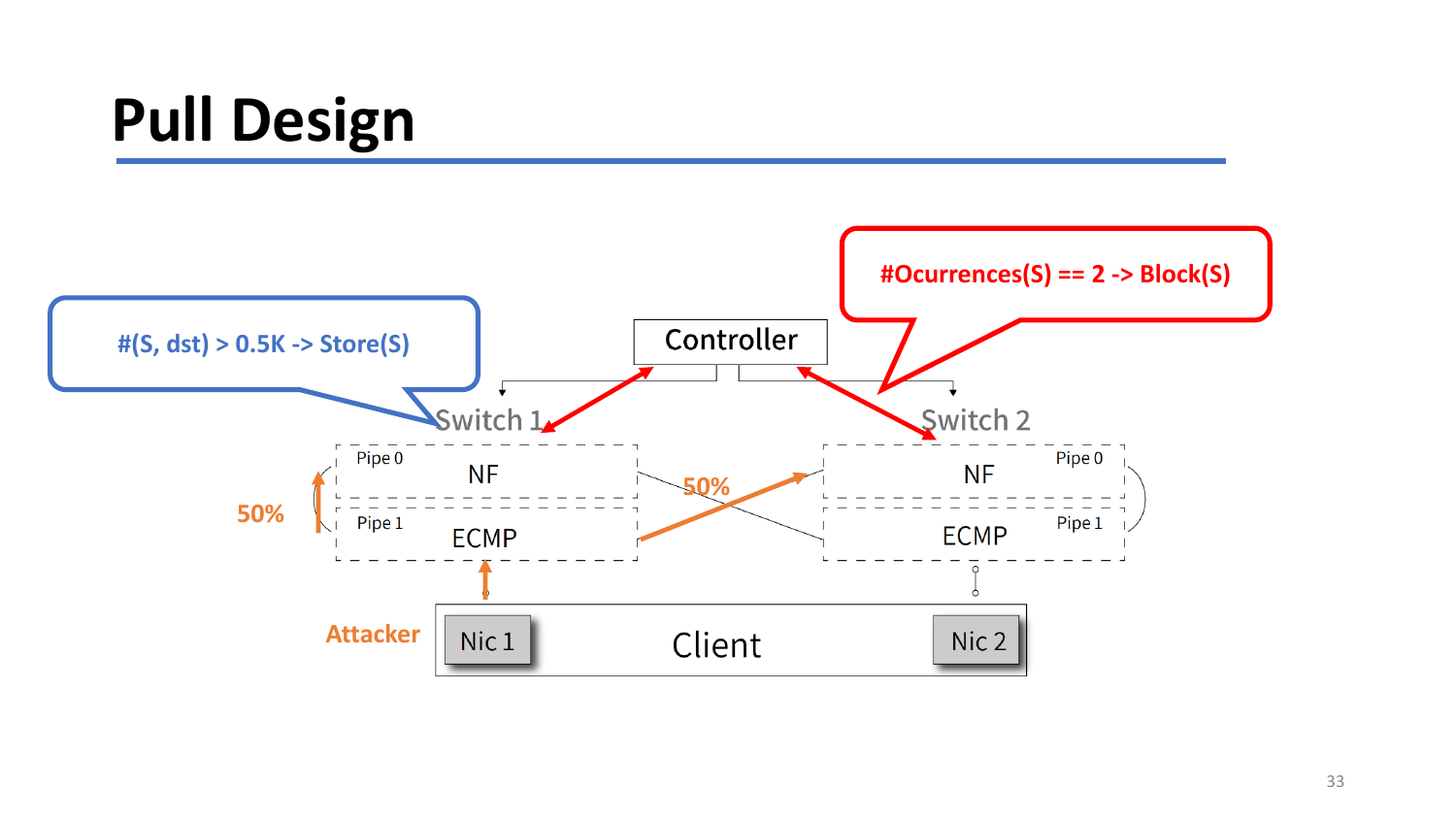# **Data Plane-Only Design**

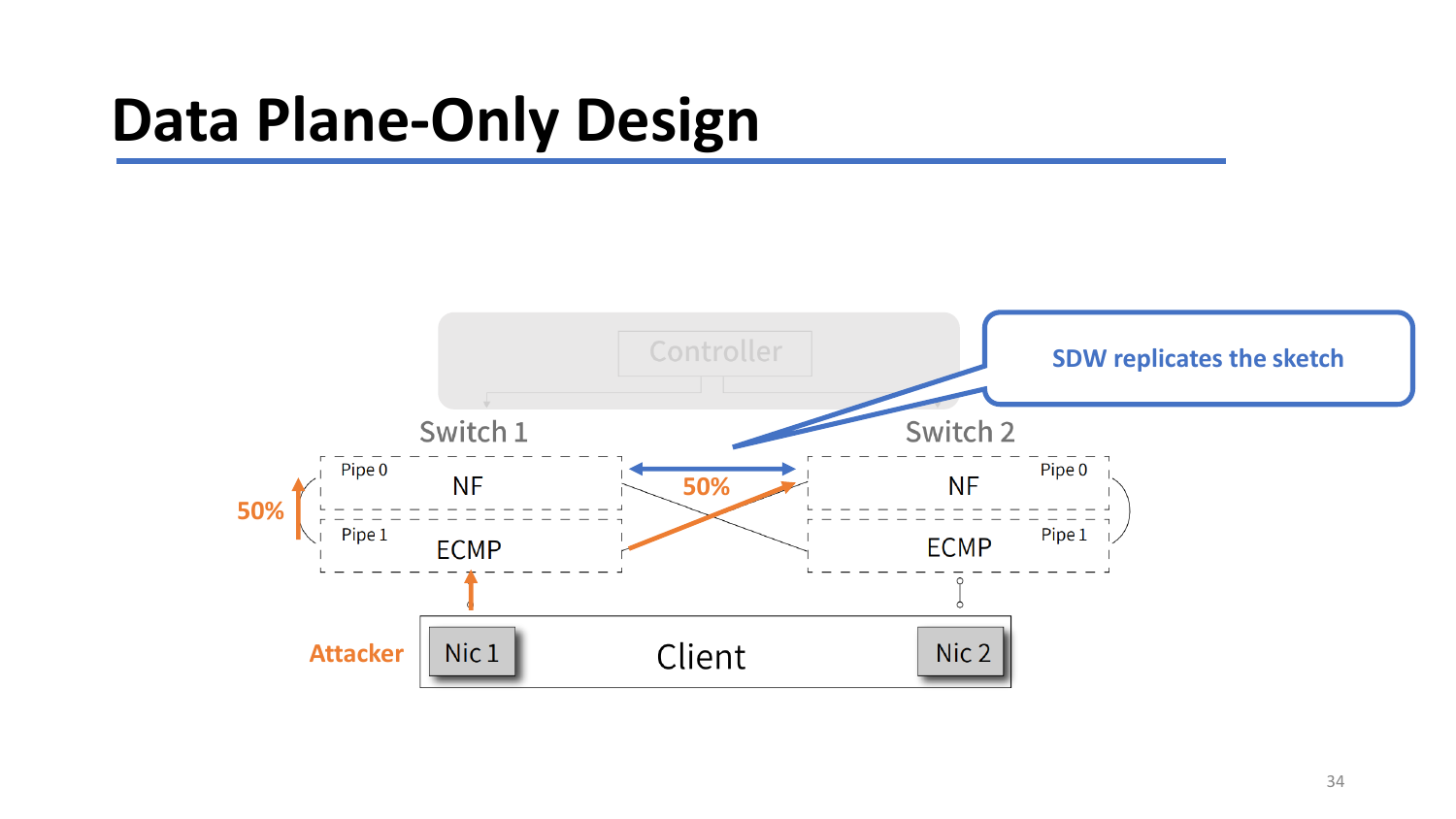#### **Super-spreader Detector: Results**

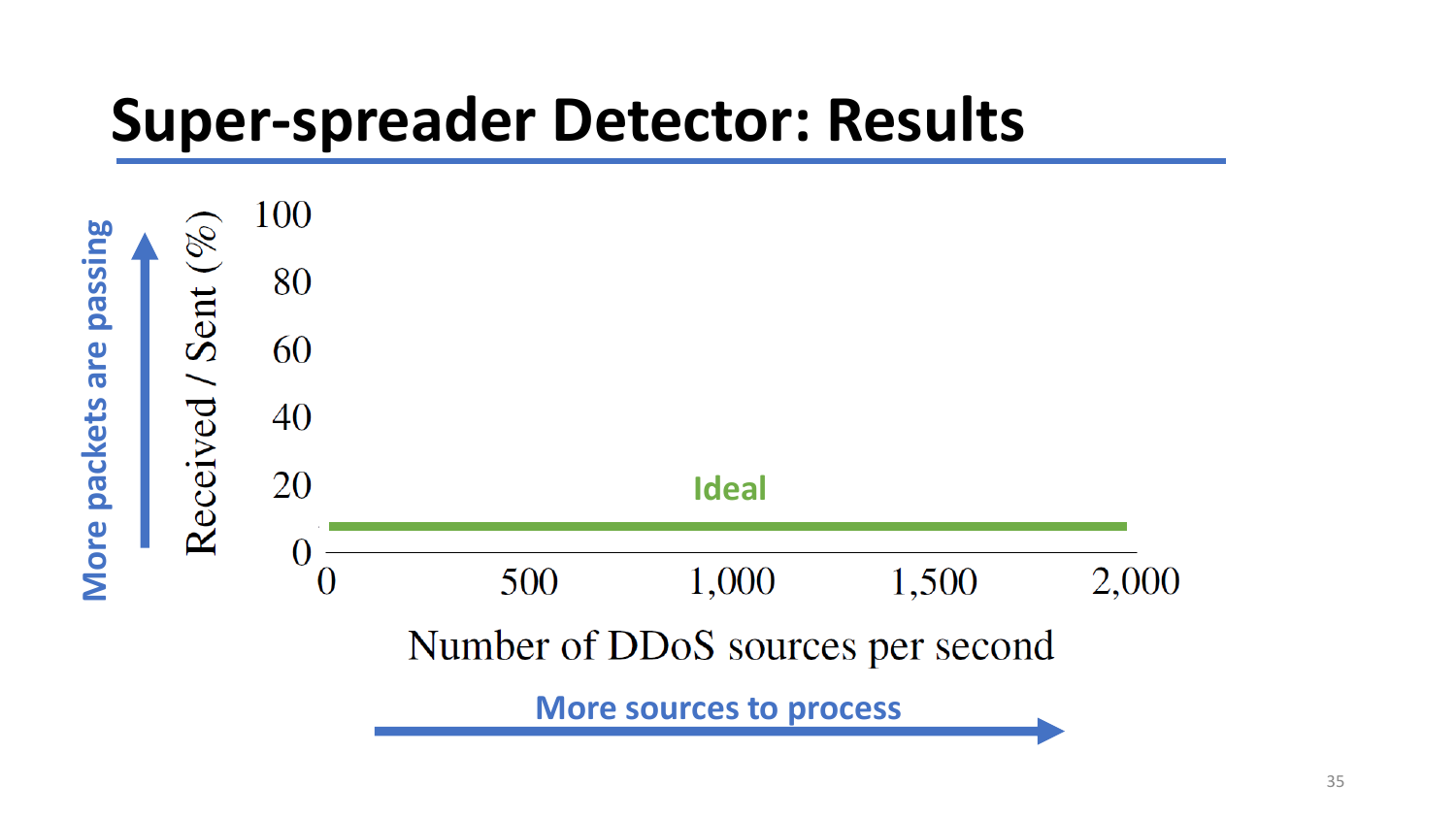